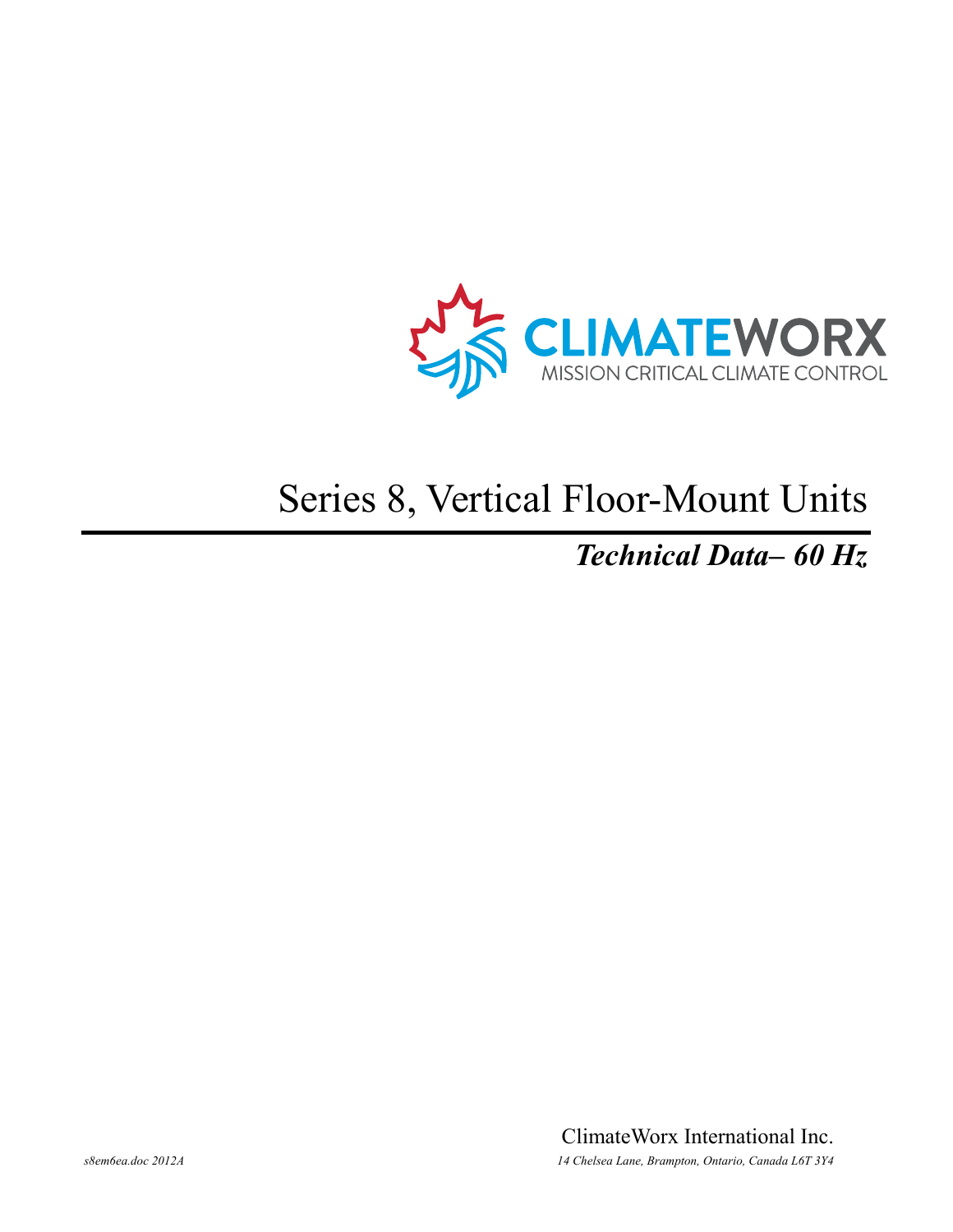## **Table of Contents**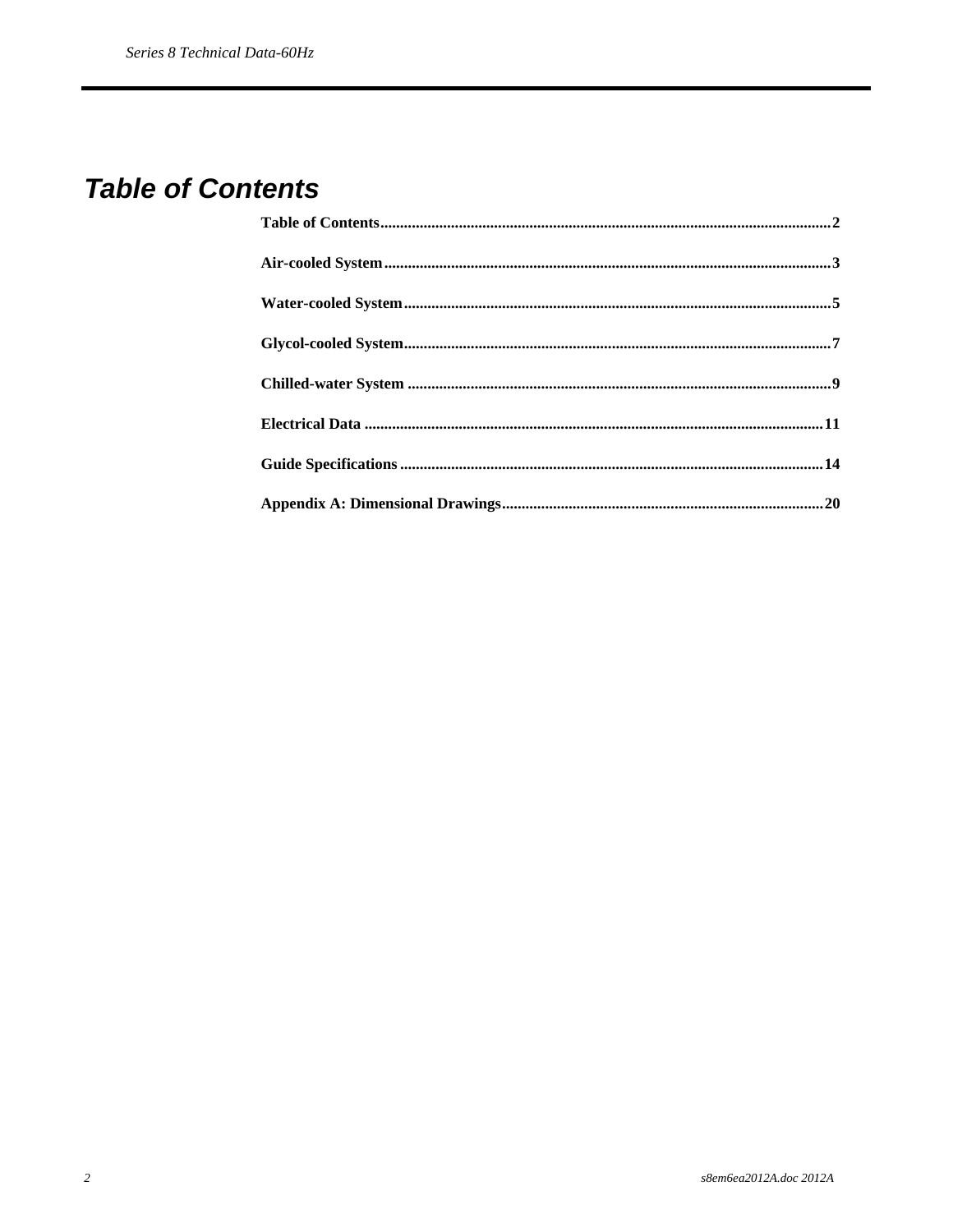## *Air-cooled System*

| Model no. $8AU_{-}$ /8AD <sub>-</sub> |                                                                                 | 6      | $\overline{7}$ | 8      | 10     |
|---------------------------------------|---------------------------------------------------------------------------------|--------|----------------|--------|--------|
|                                       | Cooling Capacity - Rated at standard air volume, 95oF ambient temperature       |        |                |        |        |
| 75°F (24°C) DB, 50%rh                 |                                                                                 |        |                |        |        |
| Net Total                             | <b>BTUH</b>                                                                     | 65107  | 71349          | 99168  | 110009 |
| Net Sensible                          | <b>BTUH</b>                                                                     | 61102  | 71050          | 96991  | 109062 |
| <b>THR</b>                            | <b>BTUH</b>                                                                     | 83059  | 95941          | 132148 | 148484 |
| 75°F (24°C) DB, 45%rh                 |                                                                                 |        |                |        |        |
| Net Total                             | <b>BTUH</b>                                                                     | 64144  | 70431          | 97493  | 108027 |
| Net Sensible                          | <b>BTUH</b>                                                                     | 64079  | 67814          | 97233  | 107910 |
| <b>THR</b>                            | <b>BTUH</b>                                                                     | 82001  | 94870          | 130311 | 146268 |
| 72°F (22°C) DB, 50%rh                 |                                                                                 |        |                |        |        |
| Net Total                             | <b>BTUH</b>                                                                     | 61676  | 67987          | 94632  | 104780 |
| Net Sensible                          | <b>BTUH</b>                                                                     | 60644  | 67732          | 94002  | 104309 |
| <b>THR</b>                            | <b>BTUH</b>                                                                     | 79421  | 92292          | 127272 | 142835 |
| 72°F (22°C) DB, 45%rh                 |                                                                                 |        |                |        |        |
| Net Total                             | <b>BTUH</b>                                                                     | 60798  | 67196          | 93197  | 102958 |
| Net Sensible                          | <b>BTUH</b>                                                                     | 60737  | 67196          | 93152  | 102958 |
| <b>THR</b>                            | <b>BTUH</b>                                                                     | 78454  | 91359          | 125581 | 140794 |
| 68°F (20°C) DB, 50%rh                 |                                                                                 |        |                |        |        |
| Net Total                             | <b>BTUH</b>                                                                     | 57223  | 63639          | 88723  | 98023  |
| Net Sensible                          | <b>BTUH</b>                                                                     | 57088  | 63525          | 88126  | 97598  |
| <b>THR</b>                            | <b>BTUH</b>                                                                     | 74704  | 87570          | 120921 | 135540 |
| 68°F (20°C) DB, 45%rh                 |                                                                                 |        |                |        |        |
| Net Total                             | <b>BTUH</b>                                                                     | 56440  | 63134          | 87329  | 96372  |
| Net Sensible                          | <b>BTUH</b>                                                                     | 56433  | 63134          | 83670  | 92515  |
| <b>THR</b>                            | $\operatorname{BTUH}$                                                           | 73840  | 86948          | 119386 | 133685 |
|                                       | Fan Section - Two belts, variable pitch, single shaft centrifugal blower system |        |                |        |        |
| <b>Standard Air Volume</b>            | $\mathbf{CFM}$                                                                  | 3400   | 4800           | 5200   | 6000   |
| <b>External Static Pressure</b>       | in- $H_2O$                                                                      | 0.3    | 0.3            | 0.3    | 0.3    |
| Quantity of Fans                      |                                                                                 |        | 1              |        | 1      |
| <b>Total Fan Motor Power</b>          | HP                                                                              | 1      | 2              | 3      | 5      |
| Absorbed Power                        | HP                                                                              | 0.87   | 1.96           | 2.64   | 3.78   |
| <b>Compressor</b> - Refrigerant R407C |                                                                                 |        |                |        |        |
| <b>Quantity of Compressors</b>        |                                                                                 | 1      | 1              | 1      |        |
| Type                                  |                                                                                 | Scroll | Scroll         | Scroll | Scroll |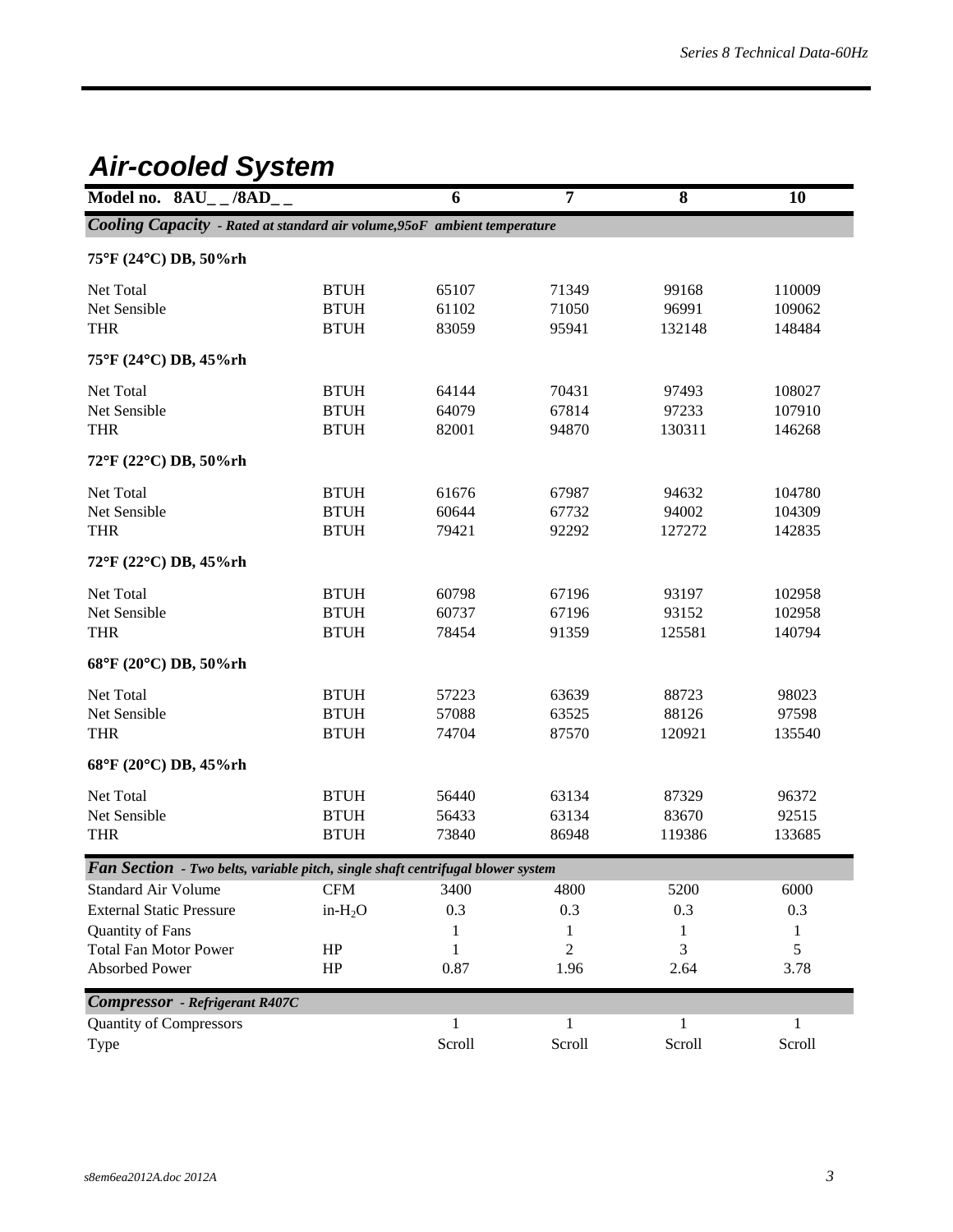## *Air-cooled System - (continued)*

| Model no. $8AU_{--}/8AD_{--}$                                                           |                 | 6            | $\overline{7}$ | 8            | 10             |
|-----------------------------------------------------------------------------------------|-----------------|--------------|----------------|--------------|----------------|
| Evaporator Coil - Copper tube / aluminium fin - Stainless steel drain pan               |                 |              |                |              |                |
| Face Area                                                                               | ft <sup>2</sup> | 13.42        | 13.42          | 13.42        | 13.42          |
| Rows Deep                                                                               |                 | 3            | 3              | 4            | $\overline{4}$ |
| Fins per inch                                                                           |                 | 14           | 14             | 14           | 14             |
| <b>Face Velocity</b>                                                                    | <b>FPM</b>      | 253          | 358            | 387          | 447            |
| Refrigerant Charge                                                                      | Lbs             | 7.7          | 7.7            | 10.3         | 10.4           |
| <b>Reheat Section</b>                                                                   |                 |              |                |              |                |
| Electric Reheat <sup>1</sup> - Single stage, finned tubular type heater, SCR Controlled |                 |              |                |              |                |
| Capacity                                                                                | kW              | 6            | 6              | 6            | 6              |
| Quantity of Heaters                                                                     |                 | 3            | 3              | 3            | 3              |
| Humidifier - Electrode boiler type, Serviceable Bottle                                  |                 |              |                |              |                |
|                                                                                         |                 |              |                |              |                |
| <b>Steam Generation Capacity</b>                                                        | lb/hr           | 20           | 20             | 20           | 20             |
| <b>Humidifier Power</b>                                                                 | kW              | 6.8          | 6.8            | 6.8          | 6.8            |
| <b>Filter Section</b> - Pleated disposable type                                         |                 |              |                |              |                |
| <b>Upflow</b> models                                                                    |                 |              |                |              |                |
| Quantity of Filters                                                                     |                 | 3            | 3              | 3            | 3              |
| <b>Nominal Size</b>                                                                     | in              | 20x25x4      | 20x25x4        | 20x25x4      | 20x25x4        |
| <b>Downflow models</b>                                                                  |                 |              |                |              |                |
|                                                                                         |                 | 4            | 4              | 4            | 4              |
| Quantity of Filters<br>Nominal Size                                                     |                 | 16x25x4      | 16x25x4        | 16x25x4      | 16x25x4        |
|                                                                                         | in              |              |                |              |                |
| <b>Piping Connection Size</b>                                                           |                 |              |                |              |                |
| Liquid Line                                                                             | - ODM -in       | 1/2          | 1/2            | 5/8          | 5/8            |
| Hot Gas Line                                                                            | - ODM -in       | 7/8          | 7/8            | $1 - 1/8$    | $1 - 1/8$      |
| Humidifier Water                                                                        | - ODM -in       | 1/4          | 1/4            | 1/4          | 1/4            |
| Condensate Drain                                                                        | - ODM -in       | 3/4          | 3/4            | 3/4          | 3/4            |
| Physical Details - Indoor unit - (Please see Appendix A for details)                    |                 |              |                |              |                |
| Width x Depth x Height                                                                  | in              |              |                | 54 x 34 x 74 |                |
| Weight                                                                                  | 1 <sub>b</sub>  | 925          | 925            | 990          | 990            |
| <b>Matching Air-Cooled Condenser</b> - Selected at 95° F Ambient                        |                 |              |                |              |                |
|                                                                                         |                 |              |                |              |                |
| Model                                                                                   |                 | KS11-097-1   | KS11-097-1     | KS12-128-1   | KS12-154-1     |
| Width x Depth x Height                                                                  | in              | 51 x 30 x 54 | 51 x 30 x 54   | 68 x 30 x 54 | 68 x 30 x 54   |
| Weight                                                                                  | lbs             | 217          | 217            | 274          | 289            |

<sup>1</sup> Standard options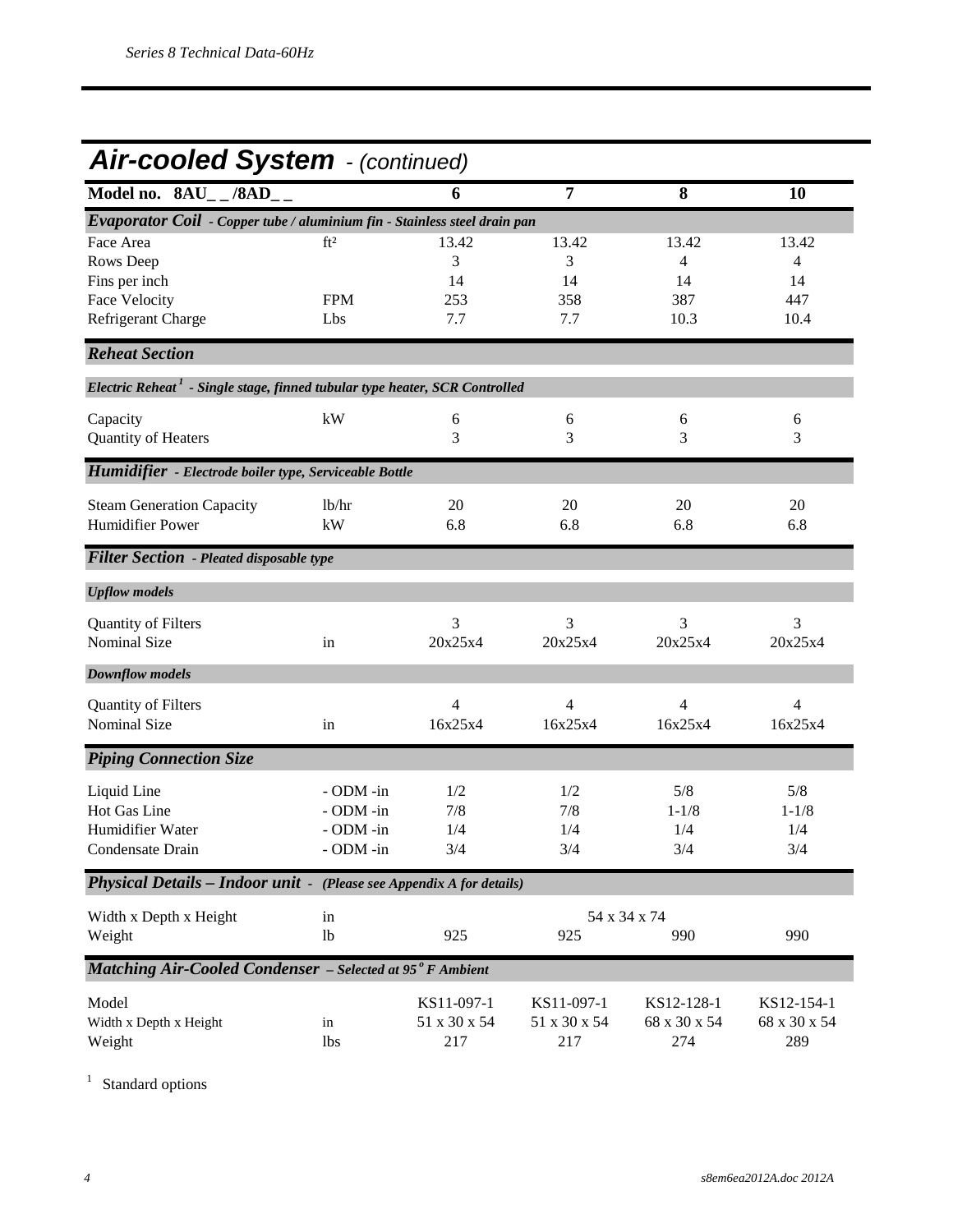## *Water-cooled System*

| Model no. $8\text{WU}_{-}$ /8WD_                                                                                                           |                                           | 6                             | 7                                          | 8                             | 10                            |
|--------------------------------------------------------------------------------------------------------------------------------------------|-------------------------------------------|-------------------------------|--------------------------------------------|-------------------------------|-------------------------------|
| Cooling Capacity - Rated at standard air volume, 95F ambient temperature                                                                   |                                           |                               |                                            |                               |                               |
| 75°F (24°C) DB, 50%rh                                                                                                                      |                                           |                               |                                            |                               |                               |
| Net Total<br>Net Sensible<br><b>THR</b>                                                                                                    | <b>BTUH</b><br><b>BTUH</b><br><b>BTUH</b> | 66374<br>61371<br>83564       | 74392<br>74096<br>97231                    | 104022<br>96973<br>134378     | 114065<br>108739<br>150443    |
| 75°F (24°C) DB, 45%rh                                                                                                                      |                                           |                               |                                            |                               |                               |
| Net Total<br>Net Sensible<br><b>THR</b>                                                                                                    | <b>BTUH</b><br><b>BTUH</b><br><b>BTUH</b> | 65307<br>65243<br>82467       | 73249<br>73249<br>96078                    | 102115<br>101967<br>132436    | 111875<br>111875<br>148118    |
| 72°F (22°C) DB, 50%rh                                                                                                                      |                                           |                               |                                            |                               |                               |
| Net Total<br>Net Sensible<br><b>THR</b>                                                                                                    | <b>BTUH</b><br><b>BTUH</b><br><b>BTUH</b> | 62549<br>60798<br>79755       | 70503<br>70214<br>93307                    | 98758<br>96666<br>129110      | 108103<br>108083<br>144396    |
| 72°F (22°C) DB, 45%rh                                                                                                                      |                                           |                               |                                            |                               |                               |
| Net Total<br>Net Sensible<br><b>THR</b>                                                                                                    | <b>BTUH</b><br><b>BTUH</b><br><b>BTUH</b> | 61586<br>61513<br>78762       | 69472<br>66796<br>92266                    | 97026<br>96897<br>127342      | 106115<br>106096<br>142276    |
| 68°F (20°C) DB, 50%rh                                                                                                                      |                                           |                               |                                            |                               |                               |
| Net Total<br>Net Sensible<br><b>THR</b>                                                                                                    | <b>BTUH</b><br><b>BTUH</b><br><b>BTUH</b> | 57629<br>57486<br>74857       | 65535<br>65352<br>88288                    | 92028<br>91727<br>122373      | 100478<br>100272<br>136662    |
| 68°F (20°C) DB, 45%rh                                                                                                                      |                                           |                               |                                            |                               |                               |
| Net Total<br>Net Sensible<br><b>THR</b>                                                                                                    | <b>BTUH</b><br><b>BTUH</b><br><b>BTUH</b> | 56770<br>56755<br>73968       | 64750<br>64750<br>87494                    | 90462<br>90462<br>120770      | 98697<br>98697<br>134751      |
| Fan Section - Two belts, variable pitch, single shaft centrifugal blower system                                                            |                                           |                               |                                            |                               |                               |
| <b>Standard Air Volume</b><br><b>External Static Pressure</b><br><b>Quantity of Fans</b><br><b>Total Fan Motor Power</b><br>Absorbed Power | <b>CFM</b><br>$in-H2O$<br>HP<br>$\rm{HP}$ | 3400<br>0.3<br>1<br>1<br>0.87 | 4800<br>0.3<br>1<br>$\overline{2}$<br>1.96 | 5200<br>0.3<br>1<br>3<br>2.64 | 6000<br>0.3<br>1<br>5<br>3.78 |
| <b>Compressor</b> - Refrigerant R407C                                                                                                      |                                           |                               |                                            |                               |                               |
| <b>Quantity of Compressors</b><br>Type                                                                                                     |                                           | $\mathbf{1}$<br>Scroll        | 1<br>Scroll                                | 1<br>Scroll                   | Scroll                        |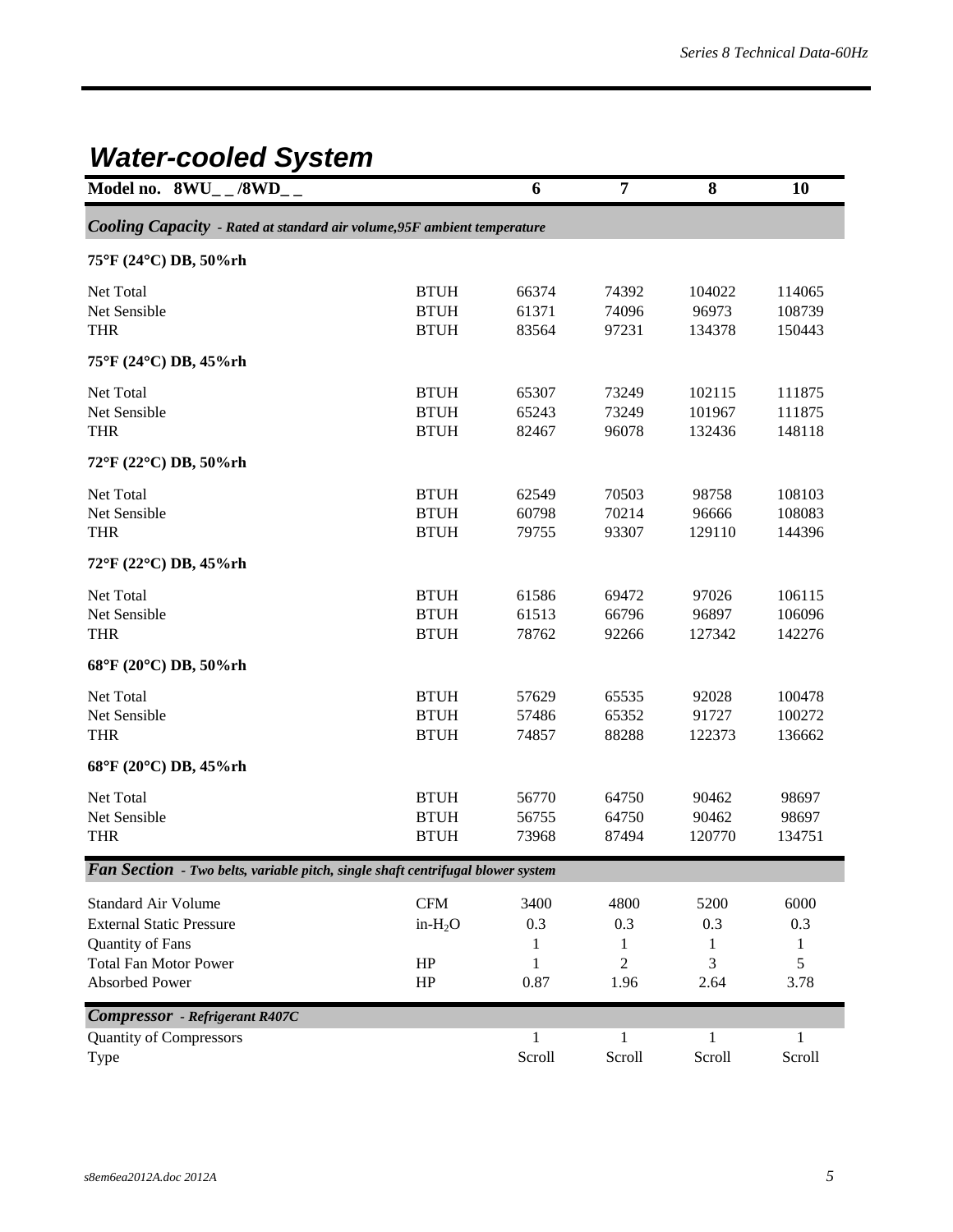## *Water-cooled System - (continued)*

| Model no. $8\text{WU}_{-}$ /8WD_                                                                                 |       |                                                               | 6                                | 7                                  | 8                                           | 10                                          |
|------------------------------------------------------------------------------------------------------------------|-------|---------------------------------------------------------------|----------------------------------|------------------------------------|---------------------------------------------|---------------------------------------------|
| Evaporator Coil - Copper tube / aluminium fin - Stainless steel drain pan                                        |       |                                                               |                                  |                                    |                                             |                                             |
| Face Area<br>Rows Deep<br>Fins per inch<br><b>Face Velocity</b>                                                  |       | ft <sup>2</sup><br><b>FPM</b>                                 | 13.42<br>3<br>14<br>253          | 13.42<br>3<br>14<br>358            | 13.42<br>4<br>14<br>387                     | 13.42<br>4<br>14<br>447                     |
| <b>Reheat Section</b><br>Electric Reheat <sup>1</sup> - Single stage, finned tubular type heater, SCR Controlled |       |                                                               |                                  |                                    |                                             |                                             |
| Capacity<br>Quantity of Heaters                                                                                  |       | kW                                                            | 6<br>3                           | 6<br>3                             | 6<br>3                                      | 6<br>3                                      |
| Humidifier - Electrode boiler type, Serviceable Bottle                                                           |       |                                                               |                                  |                                    |                                             |                                             |
| <b>Steam Generation Capacity</b><br><b>Humidifier Power</b>                                                      |       | lb/hr<br>kW                                                   | 20<br>6.8                        | 20<br>6.8                          | 20<br>6.8                                   | 20<br>6.8                                   |
| <b>Filter Section</b> - Pleated disposable type<br><b>Upflow</b> models                                          |       |                                                               |                                  |                                    |                                             |                                             |
| Quantity of Filters<br><b>Nominal Size</b>                                                                       | LxWxD | in                                                            | 3<br>20x25x4                     | 3<br>20x25x4                       | 3<br>20x25x4                                | 3<br>20x25x4                                |
| <b>Downflow models</b>                                                                                           |       |                                                               |                                  |                                    |                                             |                                             |
| Quantity of Filters<br><b>Nominal Size</b>                                                                       | LxWxD | in                                                            | 4<br>16x25x4                     | 4<br>16x25x4                       | 4<br>16x25x4                                | 4<br>16x25x4                                |
| <b>Condensing Water Requirement</b>                                                                              |       |                                                               |                                  |                                    |                                             |                                             |
| 75°F EWT<br><b>Flow Rate</b><br><b>Unit Pressure Drop</b>                                                        |       | <b>GPM</b><br>$ft-H2O$                                        | 6.0<br>5.2                       | 5.9<br>4.0                         | 8.2<br>4.8                                  | 9.5<br>6.0                                  |
| $85^{\circ}$ F EWT<br><b>Flow Rate</b><br>Unit Pressure Drop                                                     |       | <b>GPM</b><br>$ft-H_2O$                                       | 8.4<br>9.1                       | 10.3<br>9.7                        | 14.3<br>11.5                                | 16.8<br>15.1                                |
| Water Regulating Valve - 2-way, head pressure controlled                                                         |       |                                                               |                                  |                                    |                                             |                                             |
| Size                                                                                                             |       | in                                                            | 3/4                              | 1                                  | $\,1$                                       | 1                                           |
| Model no. $8\text{WU}_{-}$ /8WD__                                                                                |       |                                                               | 6                                | $\overline{7}$                     | 8                                           | 10                                          |
| <b>Piping Connection Size</b>                                                                                    |       |                                                               |                                  |                                    |                                             |                                             |
| Liquid Line<br>Hot Gas Line<br>Humidifier Water<br>Condensate Drain<br>Condensing Water                          |       | - ODM -in<br>- ODM -in<br>- ODM -in<br>- ODM -in<br>- ODM -in | 1/2<br>7/8<br>1/4<br>3/4<br>11/8 | 1/2<br>7/8<br>1/4<br>3/4<br>$11/8$ | 5/8<br>$1 - 1/8$<br>1/4<br>3/4<br>$1 - 1/8$ | 5/8<br>$1 - 1/8$<br>1/4<br>3/4<br>$1 - 1/8$ |
| <b>Physical Details -</b> (Please see Appendix A for details)                                                    |       |                                                               |                                  |                                    |                                             |                                             |
| Width x Depth x Height<br>Weight                                                                                 |       | in<br>lbs                                                     | 980                              | 54 x 34 x 74<br>980                | 1045                                        | 1045                                        |

 $^{\rm 1}$  Standard options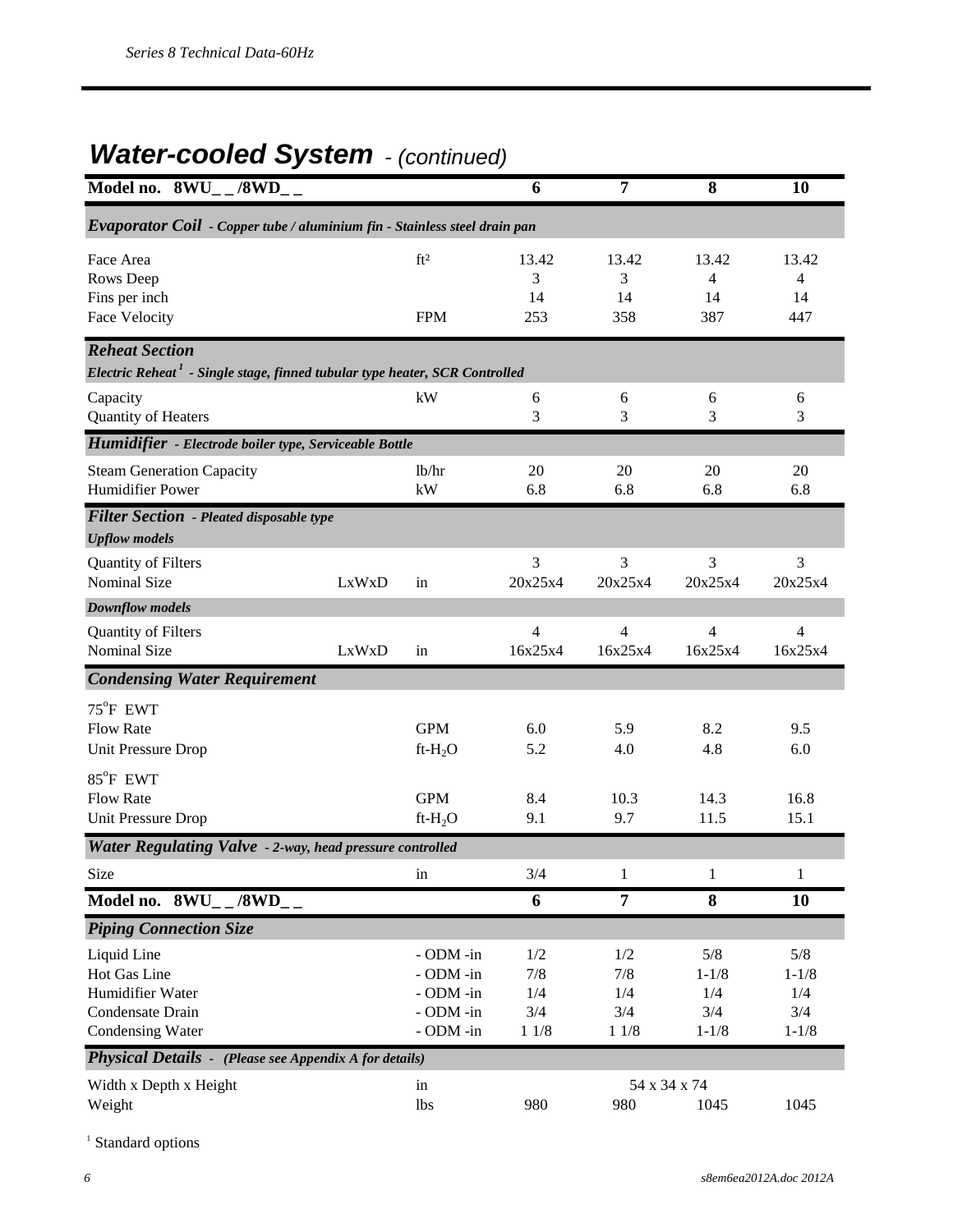## *Glycol-cooled System*

| Model no. $8GU_{-}$ /8GD <sub>-</sub>                                           |             | 6            | $\overline{7}$ | 8            | 10               |
|---------------------------------------------------------------------------------|-------------|--------------|----------------|--------------|------------------|
| Cooling Capacity - Rated at standard air volume, 95F ambient temperature        |             |              |                |              |                  |
| 75°F (24°C) DB, 50%rh                                                           |             |              |                |              |                  |
| Net Total                                                                       | <b>BTUH</b> | 60975        | 68142          | 95306        |                  |
| Net Sensible                                                                    | <b>BTUH</b> | 60359        | 67870          | 94162        | 104684<br>103637 |
| <b>THR</b>                                                                      | <b>BTUH</b> | 81589        | 94609          | 130387       | 145982           |
| 75°F (24°C) DB, 45%rh                                                           |             |              |                |              |                  |
| Net Total                                                                       | <b>BTUH</b> | 59929        | 67237          | 93474        | 102475           |
| Net Sensible                                                                    | <b>BTUH</b> | 59864        | 67237          | 93408        | 102475           |
| <b>THR</b>                                                                      | <b>BTUH</b> | 80516        | 93661          | 128457       | 143675           |
| 72°F (22°C) DB, 50%rh                                                           |             |              |                |              |                  |
| Net Total                                                                       | <b>BTUH</b> | 57291        | 64468          | 90249        | 98969            |
| Net Sensible                                                                    | <b>BTUH</b> | 57160        | 64300          | 89270        | 98124            |
| <b>THR</b>                                                                      | <b>BTUH</b> | 77931        | 90900          | 125341       | 140226           |
| 72°F (22°C) DB, 45%rh                                                           |             |              |                |              |                  |
| Net Total                                                                       | <b>BTUH</b> | 56344        | 63855          | 88524        | 97009            |
| Net Sensible                                                                    | <b>BTUH</b> | 56329        | 63855          | 86630        | 97009            |
| <b>THR</b>                                                                      | <b>BTUH</b> | 76958        | 90245          | 123584       | 138134           |
| 68°F (20°C) DB, 50%rh                                                           |             |              |                |              |                  |
| Net Total                                                                       | <b>BTUH</b> | 52556        | 59767          | 83754        | 91725            |
| Net Sensible                                                                    | <b>BTUH</b> | 52423        | 59767          | 83176        | 91370            |
| <b>THR</b>                                                                      | <b>BTUH</b> | 73202        | 86144          | 118856       | 132846           |
| 68°F (20°C) DB, 45%rh                                                           |             |              |                |              |                  |
| Net Total                                                                       | <b>BTUH</b> | 51693        | 59480          | 82532        | 90421            |
| Net Sensible                                                                    | <b>BTUH</b> | 50790        | 59480          | 82532        | 90421            |
| <b>THR</b>                                                                      | <b>BTUH</b> | 72347        | 85818          | 117602       | 131487           |
| Fan Section - Two belts, variable pitch, single shaft centrifugal blower system |             |              |                |              |                  |
| <b>Standard Air Volume</b>                                                      | <b>CFM</b>  | 3400         | 4800           | 5200         | 6000             |
| <b>Static Pressure</b>                                                          | $in-H2O$    | 0.3          | 0.3            | 0.3          | 0.3              |
| Quantity of Fans                                                                |             | 1            | 1              | 1            | 1                |
| <b>Total Fan Motor Power</b>                                                    | HP          | 1            | $\overline{c}$ | 3            | 5                |
| Absorbed Power                                                                  | HP          | 0.87         | 1.96           | 2.64         | 3.78             |
| <b>Compressor</b> - Refrigerant R407C                                           |             |              |                |              |                  |
| <b>Quantity of Compressors</b>                                                  |             | $\mathbf{1}$ | $\mathbf{1}$   | $\mathbf{1}$ | 1                |
| Type                                                                            |             | Scroll       | Scroll         | Scroll       | Scroll           |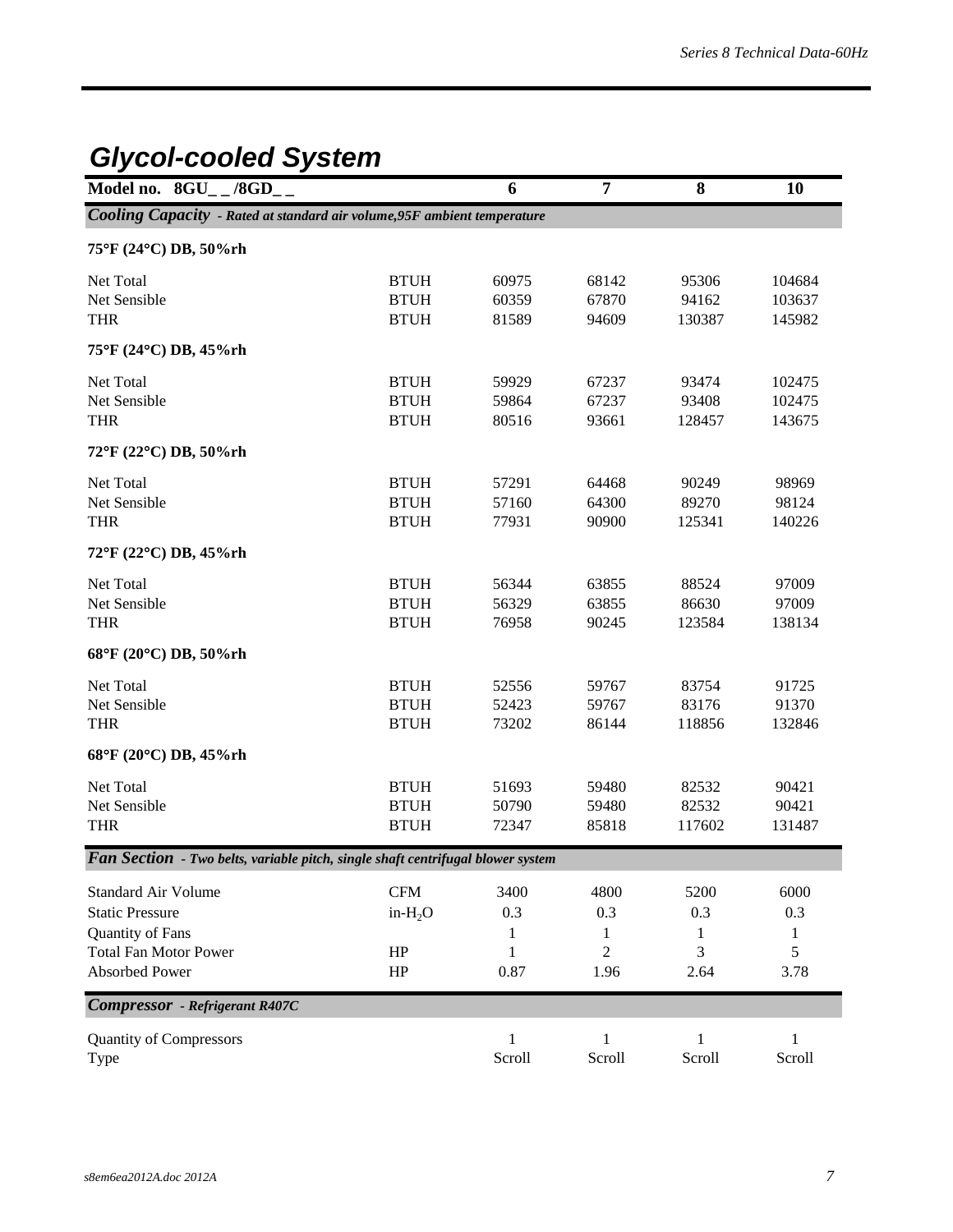## *Glycol-cooled System - (continued)*

| Model no. $8GU_{-}$ /8GD <sub>--</sub>                                                  |       |                 | 6       | $\overline{7}$ | 8         | 10             |
|-----------------------------------------------------------------------------------------|-------|-----------------|---------|----------------|-----------|----------------|
| Evaporator Coil - Copper tube / aluminium fin - Stainless steel drain pan               |       |                 |         |                |           |                |
| Face Area                                                                               |       | ft <sup>2</sup> | 13.42   | 13.42          | 13.42     | 13.42          |
| Rows Deep                                                                               |       |                 | 3       | 3              | 4         | 4              |
| Fins per inch                                                                           |       |                 | 14      | 14             | 14        | 14             |
| Face Velocity                                                                           |       | <b>FPM</b>      | 253     | 358            | 387       | 447            |
| <b>Reheat Section</b>                                                                   |       |                 |         |                |           |                |
| Electric Reheat <sup>1</sup> - Single stage, finned tubular type heater, SCR Controlled |       |                 |         |                |           |                |
| Capacity                                                                                |       | kW              | 6       | 6              | 6         | 6              |
| Quantity of Heaters                                                                     |       |                 | 3       | 3              | 3         | 3              |
| Humidifier - Electrode boiler type, Serviceable Bottle                                  |       |                 |         |                |           |                |
| <b>Steam Generation Capacity</b>                                                        |       | 1b/hr           | 20      | 20             | 20        | 20             |
| <b>Humidifier Power</b>                                                                 |       | kW              | 6.8     | 6.8            | 6.8       | 6.8            |
| <b>Filter Section - Pleated disposable type</b>                                         |       |                 |         |                |           |                |
| <b>Upflow</b> models                                                                    |       |                 |         |                |           |                |
| Quantity of Filters                                                                     |       |                 | 3       | 3              | 3         | 3              |
| <b>Nominal Size</b>                                                                     | LxWxD | in              | 20x25x4 | 20x25x4        | 20x25x4   | 20x25x4        |
| <b>Downflow models</b>                                                                  |       |                 |         |                |           |                |
| Quantity of Filters                                                                     |       |                 | 4       | 4              | 4         | $\overline{4}$ |
| <b>Nominal Size</b>                                                                     | LxWxD | in              | 16x25x4 | 16x25x4        | 16x25x4   | 16x25x4        |
| <b>Glycol Solution Requirement</b>                                                      |       |                 |         |                |           |                |
| 95°F EGT                                                                                |       |                 |         |                |           |                |
| <b>Flow Rate</b>                                                                        |       | <b>GPM</b>      | 5.9     | 6.6            | 8.9       | 10.3           |
| Unit Pressure Drop                                                                      |       | $ft-H2O$        | 2.7     | 2.7            | 1.9       | 1.7            |
| 105°F EGT                                                                               |       |                 |         |                |           |                |
| <b>Flow Rate</b>                                                                        |       | <b>GPM</b>      | 11.1    | 13.7           | 16.7      | 19.7           |
| Unit Pressure Drop                                                                      |       | $ft-H_2O$       | 6.6     | 9.1            | 4.3       | 4.5            |
| Glycol Solution Regulating Valve - 2-way, head pressure controlled                      |       |                 |         |                |           |                |
| Size                                                                                    |       | in              | 1       | $\,1$          | $1 - 1/4$ | $1 - 1/2$      |
| Model no. 8GU_ _ /8GD_ _                                                                |       |                 | 6       | $\overline{7}$ | 8         | 10             |
| <b>Piping Connection Size</b>                                                           |       |                 |         |                |           |                |
| Liquid Line                                                                             |       | $-$ OD $-$ in   | 1/2     | 1/2            | $5/8$     | 5/8            |
| Hot Gas Line                                                                            |       | $-$ OD $-$ in   | 7/8     | 7/8            | $1 - 1/8$ | $1 - 1/8$      |
| Humidifier Water                                                                        |       | $-$ OD $-$ in   | 1/4     | 1/4            | 1/4       | 1/4            |
| Condensate Drain                                                                        |       | $-$ OD $-$ in   | 3/4     | 3/4            | 3/4       | 3/4            |
| <b>Glycol Solution</b>                                                                  |       | $-$ OD $-$ in   | $11/8$  | 11/8           | $1 - 3/8$ | $1 - 3/8$      |
| Physical Details - (Please see Appendix A for details)                                  |       |                 |         |                |           |                |
| Width x Depth x Height                                                                  |       | in              |         | 54 x 34 x 74   |           |                |
| Weight                                                                                  |       | <b>lbs</b>      | 980     | 980            | 1045      | 1045           |

<sup>1</sup> Standard options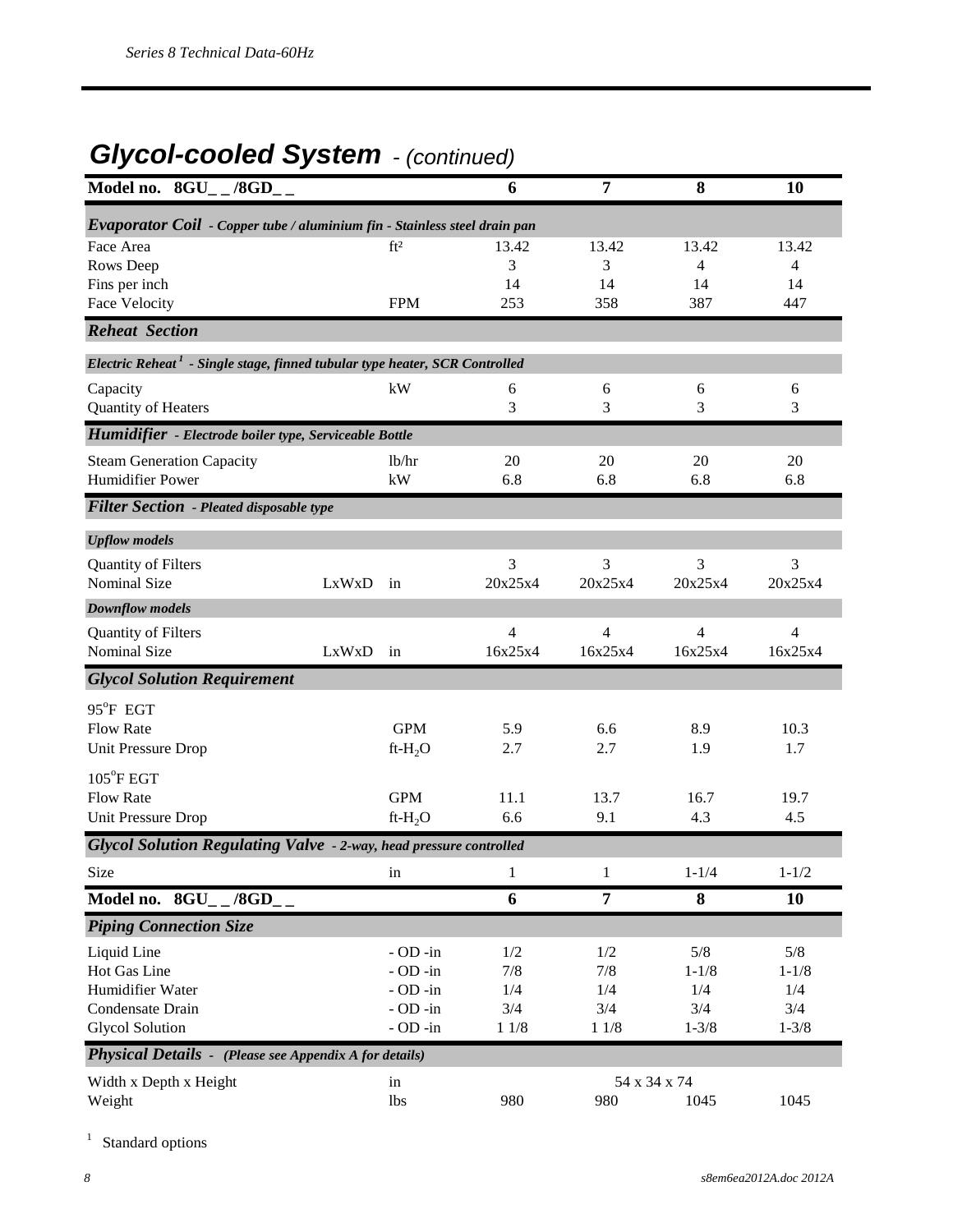## *Chilled-Water System*

| Model no. $8CU_{-}$ /8CD <sub>-</sub>                                                      |                | 6      | 7              | 8      | 10     |
|--------------------------------------------------------------------------------------------|----------------|--------|----------------|--------|--------|
| Cooling Capacity - Rated at standard air volume, 45F entering water & 10F temperature rise |                |        |                |        |        |
| 80°F (26°C) DB, 50%rh                                                                      |                |        |                |        |        |
| Net Total                                                                                  | <b>BTUH</b>    | 102125 | 130269         | 168655 | 184410 |
| Net Sensible                                                                               | <b>BTUH</b>    | 73560  | 95534          | 117197 | 129379 |
| <b>Flow Rate</b>                                                                           | <b>GPM</b>     | 20.9   | 27.1           | 35.1   | 38.8   |
| Unit Pressure Drop                                                                         | $ft-H_2O$      | 13.8   | 22.7           | 43.9   | 28.2   |
| 80°F (26°C) DB, 45%rh                                                                      |                |        |                |        |        |
| Net Total                                                                                  | <b>BTUH</b>    | 91630  | 117399         | 152272 | 166720 |
| Net Sensible                                                                               | <b>BTUH</b>    | 75238  | 98406          | 119935 | 132920 |
| <b>Flow Rate</b>                                                                           | <b>GPM</b>     | 18.8   | 24.5           | 31.8   | 35.2   |
| Unit Pressure Drop                                                                         | $ft-H2O$       | 6.1    | 9.8            | 21.4   | 20.7   |
| 75°F (24°C) DB, 50%rh                                                                      |                |        |                |        |        |
| Net Total                                                                                  | <b>BTUH</b>    | 71211  | 91413          | 121226 | 133134 |
| Net Sensible                                                                               | <b>BTUH</b>    | 61919  | 80978          | 99410  | 110261 |
| <b>Flow Rate</b>                                                                           | <b>GPM</b>     | 14.7   | 19.3           | 25.6   | 28.6   |
| Unit Pressure Drop                                                                         | $ft-H_2O$      | 7.1    | 11.9           | 24.2   | 16.2   |
| 75°F (24°C) DB, 45%rh                                                                      |                |        |                |        |        |
| Net Total                                                                                  | <b>BTUH</b>    | 66141  | 85530          | 111446 | 122921 |
| Net Sensible                                                                               | <b>BTUH</b>    | 65077  | 85530          | 103760 | 115684 |
| <b>Flow Rate</b>                                                                           | <b>GPM</b>     | 13.7   | 18.2           | 23.6   | 26.5   |
| Unit Pressure Drop                                                                         | $ft-H2O$       | 6.2    | 10.6           | 20.8   | 14.1   |
| 72°F (22°C) DB, 50%rh                                                                      |                |        |                |        |        |
| Net Total                                                                                  | <b>BTUH</b>    | 56255  | 72921          | 96994  | 106653 |
| Net Sensible                                                                               | <b>BTUH</b>    | 55777  | 72921          | 89546  | 99534  |
| <b>Flow Rate</b>                                                                           | <b>GPM</b>     | 11.7   | 15.6           | 20.7   | 23.2   |
| Unit Pressure Drop                                                                         | $ft-H_2O$      | 4.6    | 7.9            | 16.3   | 11.2   |
| 72°F (22°C) DB, 45%rh                                                                      |                |        |                |        |        |
| Net Total                                                                                  | <b>BTUH</b>    | 54574  | 71121          | 92182  | 101697 |
| Net Sensible                                                                               | <b>BTUH</b>    | 54574  | 71121          | 92182  | 101697 |
| <b>Flow Rate</b>                                                                           | <b>GPM</b>     | 11.4   | 15.3           | 19.8   | 22.2   |
| <b>Unit Pressure Drop</b>                                                                  | $ft-H_2O$      | 4.3    | 7.6            | 14.8   | 10.3   |
| Fan Section - Two belts, variable pitch, single shaft centrifugal blower system            |                |        |                |        |        |
| <b>Standard Air Volume</b>                                                                 | $\mathbf{CFM}$ | 3400   | 4800           | 5200   | 6000   |
| <b>External Static Pressure</b>                                                            | $in-H2O$       | 0.3    | 0.3            | 0.3    | 0.3    |
| Quantity of Fans                                                                           |                | 1      | 1              | 1      | 1      |
| <b>Total Fan Motor Power</b>                                                               | HP             | 1      | $\overline{2}$ | 3      | 5      |
| Absorbed Power                                                                             | HP             | 0.87   | 1.96           | 2.64   | 3.78   |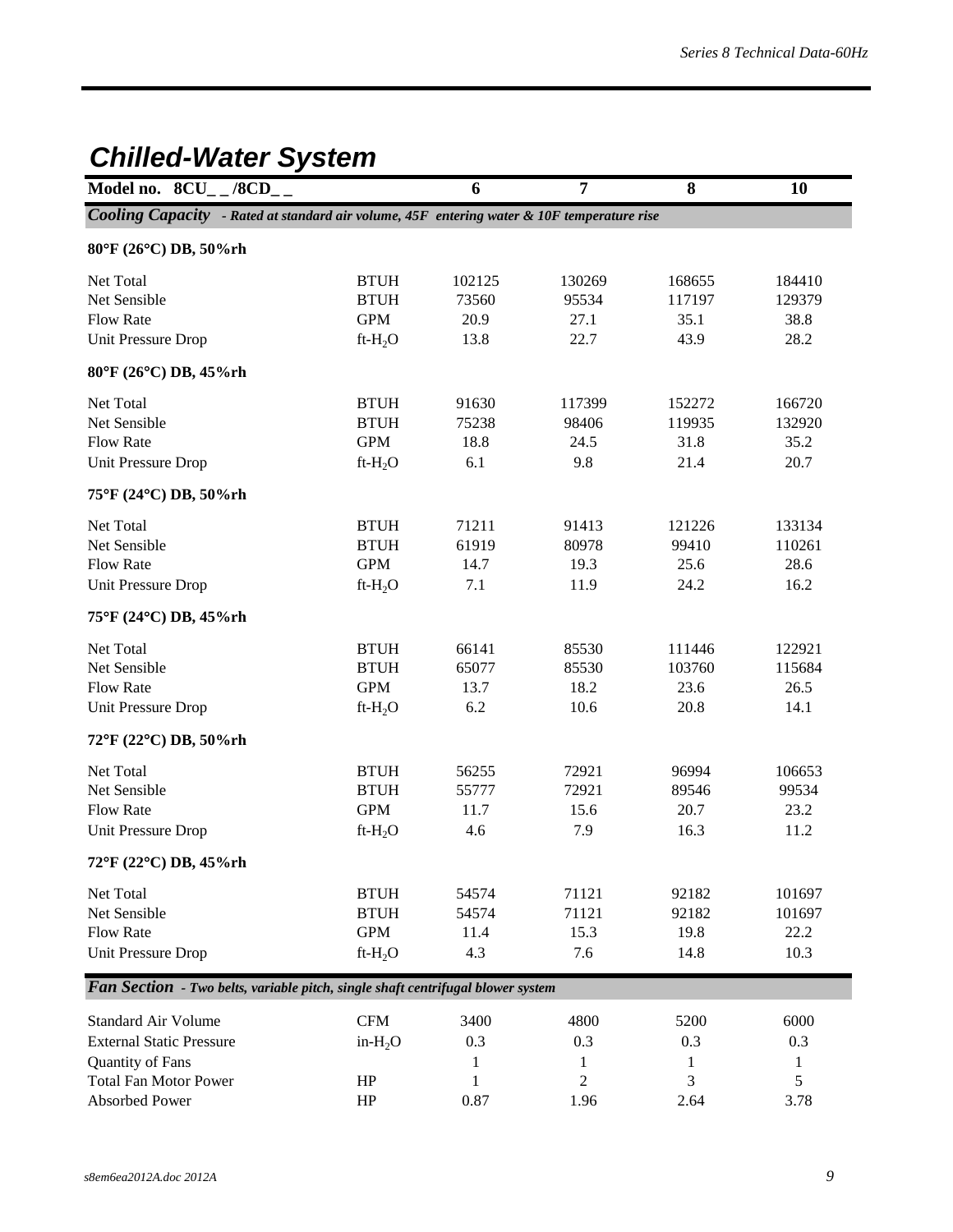## *Chilled-Water System - (continued)*

| Model no. $8CU_{--}/8CD_{--}$                                                                                    |                                                 | 6                       | 7                       | 8                       | 10                        |
|------------------------------------------------------------------------------------------------------------------|-------------------------------------------------|-------------------------|-------------------------|-------------------------|---------------------------|
| Chilled-water Coil - Copper tube / aluminium fin - Stainless steel drain pan                                     |                                                 |                         |                         |                         |                           |
| Face Area<br>Rows Deep<br>Fins per inch<br><b>Face Velocity</b>                                                  | ft <sup>2</sup><br><b>FPM</b>                   | 13.42<br>3<br>14<br>253 | 13.42<br>3<br>14<br>358 | 13.42<br>4<br>14<br>387 | 13.42<br>4<br>14<br>447   |
| <b>Reheat Section</b><br>Electric Reheat <sup>1</sup> - Single stage, finned tubular type heater, SCR Controlled |                                                 |                         |                         |                         |                           |
| Capacity<br>Quantity of Heaters                                                                                  | kW                                              | 6<br>3                  | 6<br>3                  | 6<br>3                  | 6<br>3                    |
| Humidifier - Electrode boiler type, Serviceable Bottle                                                           |                                                 |                         |                         |                         |                           |
| <b>Steam Generation Capacity</b><br><b>Humidifier Power</b>                                                      | lb/hr<br>kW                                     | 20<br>6.8               | 20<br>6.8               | 20<br>6.8               | 20<br>6.8                 |
| <b>Filter Section</b> - Pleated disposable type<br><b>Upflow</b> models                                          |                                                 |                         |                         |                         |                           |
| Quantity of Filters<br><b>Nominal Size</b>                                                                       | LxWxD in                                        | 3<br>20x25x4            | 3<br>20x25x4            | 3<br>20x25x4            | 3<br>20x25x4              |
| <b>Downflow models</b>                                                                                           |                                                 |                         |                         |                         |                           |
| Quantity of Filters<br><b>Nominal Size</b>                                                                       | LxWxD in                                        | 4<br>16x25x4            | 4<br>16x25x4            | 4<br>16x25x4            | $\overline{4}$<br>16x25x4 |
| Chilled-water Valve - 2-Way modulating                                                                           |                                                 |                         |                         |                         |                           |
| Valve Size                                                                                                       | in                                              | 1                       | $\mathbf{1}$            | 1                       | $1 - 1/2$                 |
| <b>Piping Connection Size</b>                                                                                    |                                                 |                         |                         |                         |                           |
| Chilled-water<br>Humidifier Water<br>Condensate Drain                                                            | $-$ OD $-$ in<br>$-$ OD $-$ in<br>$-$ OD $-$ in | $1 - 1/8$<br>1/4<br>3/4 | $1 - 1/8$<br>1/4<br>3/4 | $1 - 1/8$<br>1/4<br>3/4 | $1 - 5/8$<br>1/4<br>3/4   |
| <b>Physical Details -</b> (Please see Appendix A for details)                                                    |                                                 |                         |                         |                         |                           |
| Width x Depth x Height<br>Weight                                                                                 | in<br>1 <sub>bs</sub>                           | 825                     | 825                     | 54 x 34 x 74<br>860     | 860                       |

<sup>1</sup> Standard options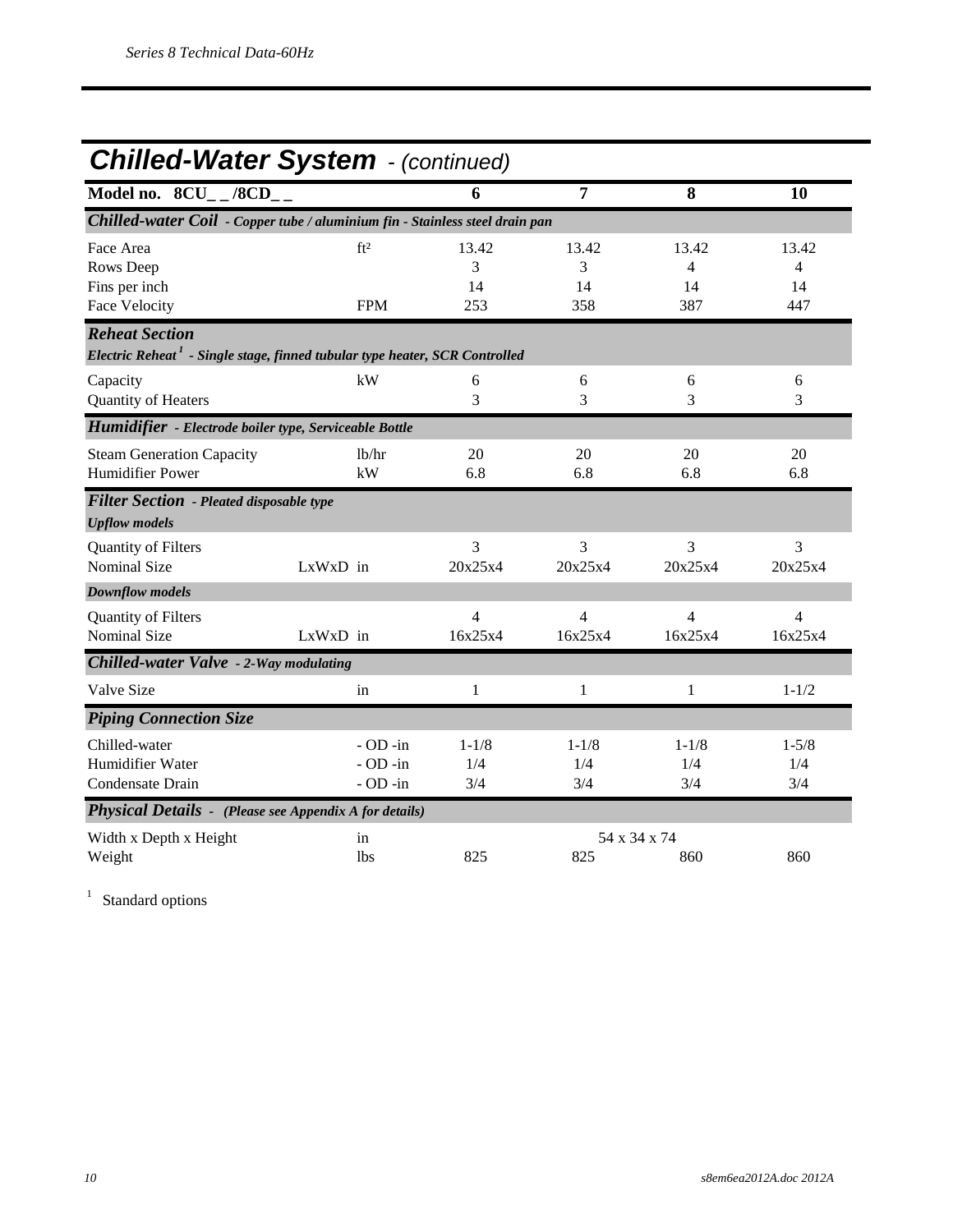### *Electrical Data*

### *Air/Water/Glycol Cooled Systems*\*\* -**208V/3Ph/60Hz**

| Model                     | 8 06       |            | 8 07       |      |            | 8<br>-08   |      |            | 8 10       |      |            |            |
|---------------------------|------------|------------|------------|------|------------|------------|------|------------|------------|------|------------|------------|
| Reheat/Humidifier Option  | <b>FLA</b> | <b>MCA</b> | <b>MFS</b> | FLA  | <b>MCA</b> | <b>MFS</b> | FLA  | <b>MCA</b> | <b>MFS</b> | FLA  | <b>MCA</b> | <b>MFS</b> |
| Electric (6kW)/Boiler     | 41.7       | 50.4       | 60         | 44.6 | 53.3       | 60         | 57.1 | 68.4       | 90         | 63.4 | 75.0       | 100        |
| Electric (6kW)/None       | 39.5       | 47.7       | 60         | 42.4 | 50.6       | 60         | 54.9 | 65.6       | 90         | 61.2 | 72.2       | 90         |
| Electric (12kW)/Boiler    | 56.1       | 68.5       | 70         | 59.0 | 71.4       | 80         | 71.5 | 86.4       | 100        | 77.8 | 93.1       | 110        |
| Electric (12kW)/None      | 56.1       | 68.5       | 70         | 59.0 | 71.4       | 80         | 71.5 | 86.4       | 100        | 77.8 | 93.1       | 110        |
| None, Non-electric/Boiler | 41.7       | 50.4       | 60         | 44.6 | 53.3       | 60         | 57.1 | 68.4       | 90         | 63.4 | 75.0       | 100        |
| None, Non-electric/None   | 22.8       | 26.9       | 45         | 25.7 | 29.8       | 45         | 38.2 | 44.8       | 70         | 44.5 | 51.4       | 80         |

### *Chilled Water Systems*

| Model                     | 8CU/CD06   |            |            | <b>8CU/CD/07</b> |            |            | 8CU/CD08   |            |            | 8CU/CD10 |            |            |
|---------------------------|------------|------------|------------|------------------|------------|------------|------------|------------|------------|----------|------------|------------|
| Reheat/Humidifier Option  | <b>FLA</b> | <b>MCA</b> | <b>MFS</b> | <b>FLA</b>       | <b>MCA</b> | <b>MFS</b> | <b>FLA</b> | <b>MCA</b> | <b>MFS</b> | FLA      | <b>MCA</b> | <b>MFS</b> |
| Electric (6kW)/Boiler     | 39.7       | 44.7       | 50         | 42.6             | 48.4       | 60         | 44.9       | 51.2       | 60         | 49.9     | 57.5       | 70         |
| Electric (6kW)/None       | 20.9       | 25.3       | 30         | 23.8             | 28.9       | 35         | 26.1       | 31.8       | 35         | 31.1     | 38.1       | 45         |
| Electric (12kW)/Boiler    | 56.4       | 65.0       | 80         | 59.3             | 68.6       | 80         | 61.6       | 71.5       | 80         | 66.6     | 77.8       | 90         |
| Electric (12kW)/None      | 37.5       | 46.1       | 50         | 40.4             | 49.8       | 60         | 42.7       | 52.6       | 60         | 47.7     | 58.9       | 70         |
| None, Non-electric/Boiler | 23.1       | 28.1       | 35         | 26.0             | 31.7       | 35         | 28.3       | 34.6       | 40         | 33.3     | 40.8       | 50         |
| None, Non-electric/None   | 4.2        | 4.5        | 15         | 7.1              | 8.1        | 15         | 9.4        | 11.0       | 20         | 14.4     | 17.3       | 20         |

\*\* Above FLA does not include air-cooled condenser and condensate pump amps.

- FLA is based on full load current of individual components that result in maximum electrical load condition during unit normal operation.
- FLA = Full Load Amps MCA = Minimum Circuit Ampacity MFS = Maximum Fuse Size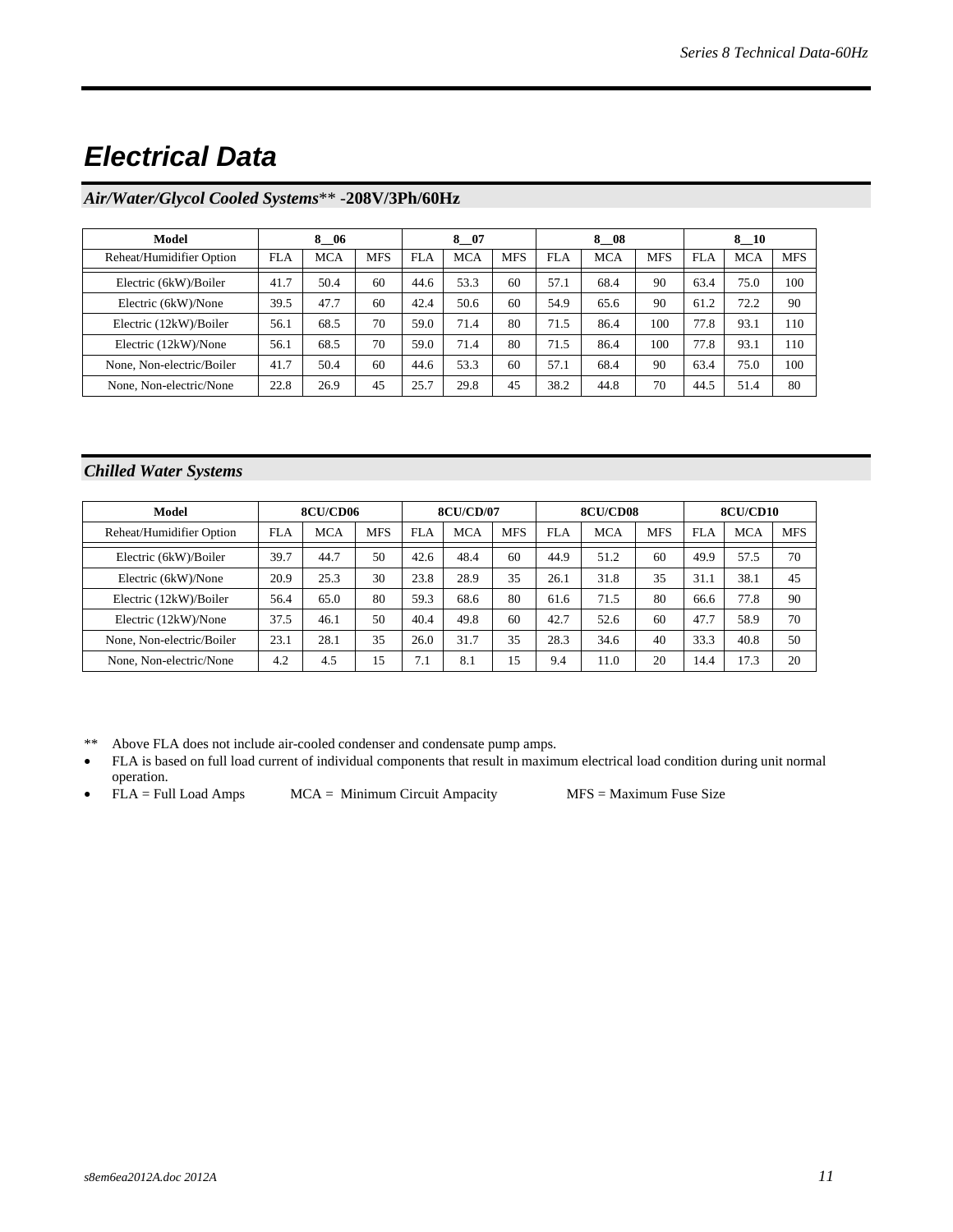### *Electrical Data –(continued)*

### *Air/Water/Glycol Cooled Systems \*\* 460V/3Ph/60Hz*

| Model                     | 8 06       |      |            | 8 07       |            |            | 8 08 |            |            | 8 10 |            |            |
|---------------------------|------------|------|------------|------------|------------|------------|------|------------|------------|------|------------|------------|
| Reheat/Humidifier Option  | <b>FLA</b> | MCA  | <b>MFS</b> | <b>FLA</b> | <b>MCA</b> | <b>MFS</b> | FLA  | <b>MCA</b> | <b>MFS</b> | FLA  | <b>MCA</b> | <b>MFS</b> |
| Electric (6kW)/Boiler     | 19.3       | 23.5 | 30         | 20.8       | 24.9       | 30         | 27.5 | 33.0       | 45         | 30.6 | 36.3       | 45         |
| Electric (6kW)/None       | 18.4       | 22.3 | 25         | 19.8       | 23.6       | 30         | 26.5 | 31.8       | 40         | 29.6 | 35.0       | 45         |
| Electric (12kW)/Boiler    | 25.9       | 31.7 | 35         | 27.3       | 33.0       | 35         | 34.0 | 41.2       | 50         | 37.1 | 44.5       | 50         |
| Electric (12kW)/None      | 25.9       | 31.7 | 35         | 27.3       | 33.0       | 35         | 34.0 | 41.2       | 50         | 37.1 | 44.5       | 50         |
| None, Non-electric/Boiler | 19.4       | 23.5 | 30         | 20.8       | 24.9       | 30         | 27.5 | 33.0       | 45         | 30.6 | 36.3       | 45         |
| None, Non-electric/None   | 10.9       | 12.1 | 20         | 12.2       | 14.2       | 20         | 19.0 | 22.4       | 35         | 22.0 | 25.6       | 40         |

### *Chilled Water Systems*

| Model                     | 8CU/CD06   |            | <b>8CU/CD/07</b> |            |            | 8CU/CD08   |      |            | 8CU/CD10   |      |            |            |
|---------------------------|------------|------------|------------------|------------|------------|------------|------|------------|------------|------|------------|------------|
| Reheat/Humidifier Option  | <b>FLA</b> | <b>MCA</b> | <b>MFS</b>       | <b>FLA</b> | <b>MCA</b> | <b>MFS</b> | FLA  | <b>MCA</b> | <b>MFS</b> | FLA  | <b>MCA</b> | <b>MFS</b> |
| Electric (6kW)/Boiler     | l7.9       | 20.2       | 25               | 19.3       | 21.9       | 25         | 20.3 | 23.2       | 25         | 22.6 | 26.0       | 30         |
| Electric (6kW)/None       | 9.4        | 11.4       | 15               | 10.8       | 13.1       | 15         | 11.8 | 14.4       | 15         | 14.1 | 17.2       | 20         |
| Electric (12kW)/Boiler    | 25.5       | 29.4       | 35               | 26.8       | 31.0       | 35         | 27.9 | 32.4       | 40         | 30.1 | 35.2       | 40         |
| Electric (12kW)/None      | 16.9       | 20.8       | 25               | 18.3       | 22.5       | 25         | 19.3 | 23.8       | 25         | 21.6 | 26.6       | 30         |
| None, Non-electric/Boiler | 10.4       | 12.7       | 15               | 11.8       | 14.4       | 15         | 12.8 | 15.7       | 20         | 15.1 | 18.5       | 20         |
| None, Non-electric/None   | 1.9        | 2.0        | 15               | 3.2        | 3.7        | 15         | 4.3  | 5.0        | 15         | 6.5  | 7.8        | 15         |

\*\* Above FLA does not include air-cooled condenser and condensate pump amps.

- FLA is based on full load current of individual components that result in maximum electrical load condition during unit normal operation.
- FLA = Full Load Amps MCA = Minimum Circuit Ampacity MFS = Maximum Fuse Size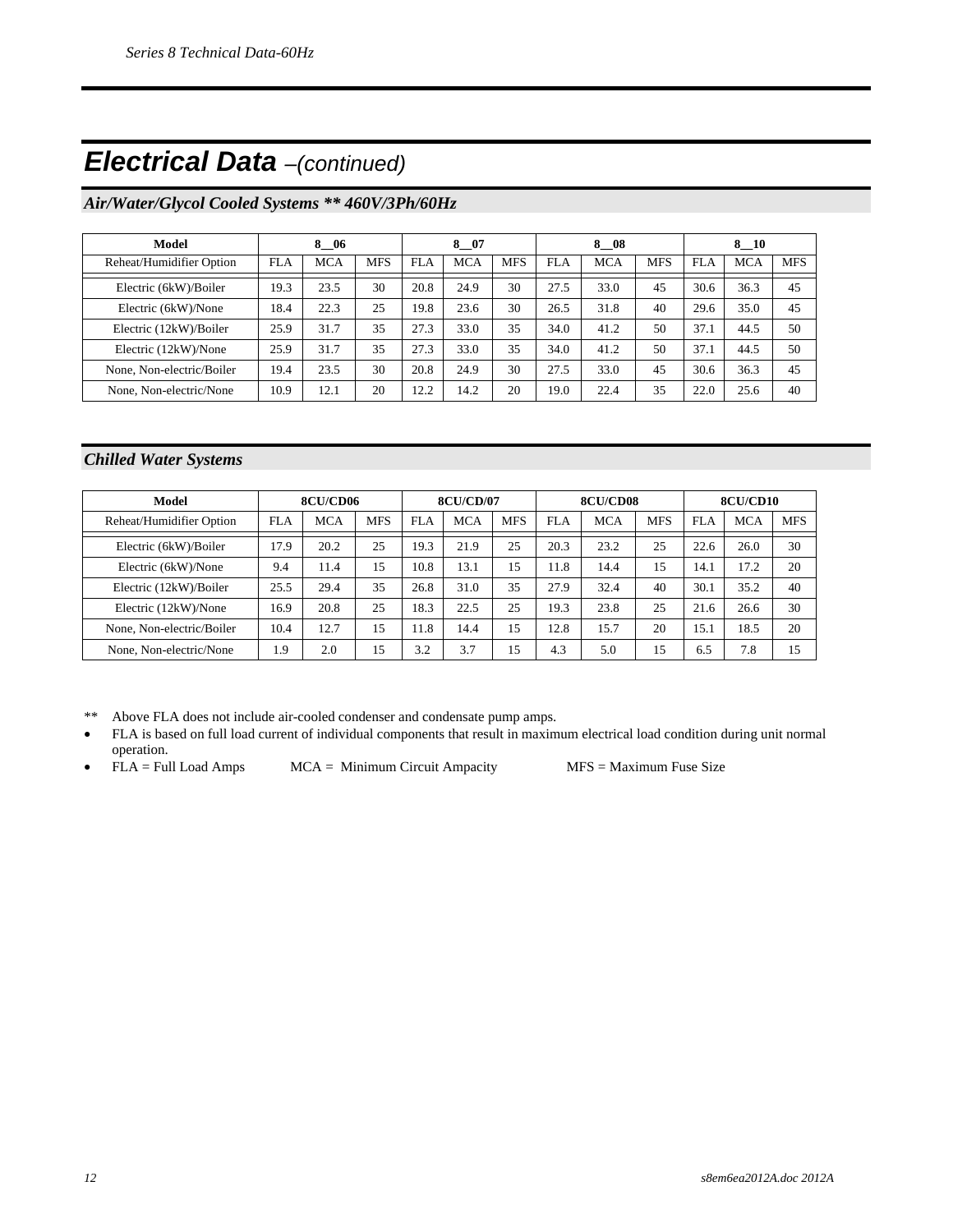### *Electrical Data –(continued)*

### *Air/Water/Glycol Cooled Systems \*\* 575V/3Ph/60Hz*

| Model                     |            | 8 06 |            |            | 8 07       |            |      | 8<br>- 08  |            |      | 8 10       |            |
|---------------------------|------------|------|------------|------------|------------|------------|------|------------|------------|------|------------|------------|
| Reheat/Humidifier Option  | <b>FLA</b> | MCA  | <b>MFS</b> | <b>FLA</b> | <b>MCA</b> | <b>MFS</b> | FLA  | <b>MCA</b> | <b>MFS</b> | FLA  | <b>MCA</b> | <b>MFS</b> |
| Electric (6kW)/Boiler     | 14.9       | 18.1 | 20         | 16.8       | 20.1       | 25         | 21.0 | 25.2       | 30         | 24.1 | 28.7       | 35         |
| Electric (6kW)/None       | 14.1       | 17.1 | 20         | 16.0       | 19.1       | 25         | 20.2 | 24.2       | 30         | 23.3 | 27.7       | 35         |
| Electric (12kW)/Boiler    | 20.2       | 24.6 | 30         | 22.0       | 26.7       | 30         | 26.3 | 31.8       | 35         | 29.4 | 35.2       | 40         |
| Electric (12kW)/None      | 20.2       | 24.6 | 30         | 22.0       | 26.7       | 30         | 26.3 | 31.8       | 35         | 29.4 | 35.2       | 40         |
| None, Non-electric/Boiler | 14.9       | 18.1 | 20         | 16.8       | 20.1       | 25         | 21.0 | 25.2       | 30         | 24.1 | 28.7       | 35         |
| None, Non-electric/None   | 8.1        | 9.6  | 15         | 10.0       | 11.6       | 15         | 14.2 | 16.7       | 25         | 17.3 | 20.1       | 30         |

### *Chilled Water Systems*

| Model                     | 8CU/CD06   |            | <b>8CU/CD/07</b> |            |            | 8CU/CD08   |            |            | 8CU/CD10   |      |            |            |
|---------------------------|------------|------------|------------------|------------|------------|------------|------------|------------|------------|------|------------|------------|
| Reheat/Humidifier Option  | <b>FLA</b> | <b>MCA</b> | <b>MFS</b>       | <b>FLA</b> | <b>MCA</b> | <b>MFS</b> | <b>FLA</b> | <b>MCA</b> | <b>MFS</b> | FLA  | <b>MCA</b> | <b>MFS</b> |
| Electric (6kW)/Boiler     | 14.4       | 16.2       | 20               | 15.4       | 17.5       | 20         | 16.3       | 18.6       | 20         | 18.1 | 20.8       | 25         |
| Electric (6kW)/None       | 7.5        | 9.2        | 15               | 8.6        | 10.5       | 15         | 9.4        | 11.5       | 15         | 11.2 | 13.8       | 15         |
| Electric (12kW)/Boiler    | 20.4       | 23.5       | 25               | 21.4       | 24.8       | 30         | 22.3       | 25.9       | 30         | 24.1 | 28.1       | 35         |
| Electric (12kW)/None      | 13.6       | 16.7       | 20               | 14.6       | 18.0       | 20         | 15.5       | 19.1       | 20         | 17.3 | 21.3       | 25         |
| None, Non-electric/Boiler | 8.3        | 10.2       | 15               | 9.4        | 11.5       | 15         | 10.2       | 12.5       | 15         | 12.0 | 14.8       | 15         |
| None, Non-electric/None   | 1.5        | 1.6        | 15               | 2.6        | 2.9        | 15         | 3.4        | 4.0        | 15         | 5.2  | 6.3        | 15         |

\*\* Above FLA does not include air-cooled condenser and condensate pump amps.

- FLA is based on full load current of individual components that result in maximum electrical load condition during unit normal operation.
- FLA = Full Load Amps MCA = Minimum Circuit Ampacity MFS = Maximum Fuse Size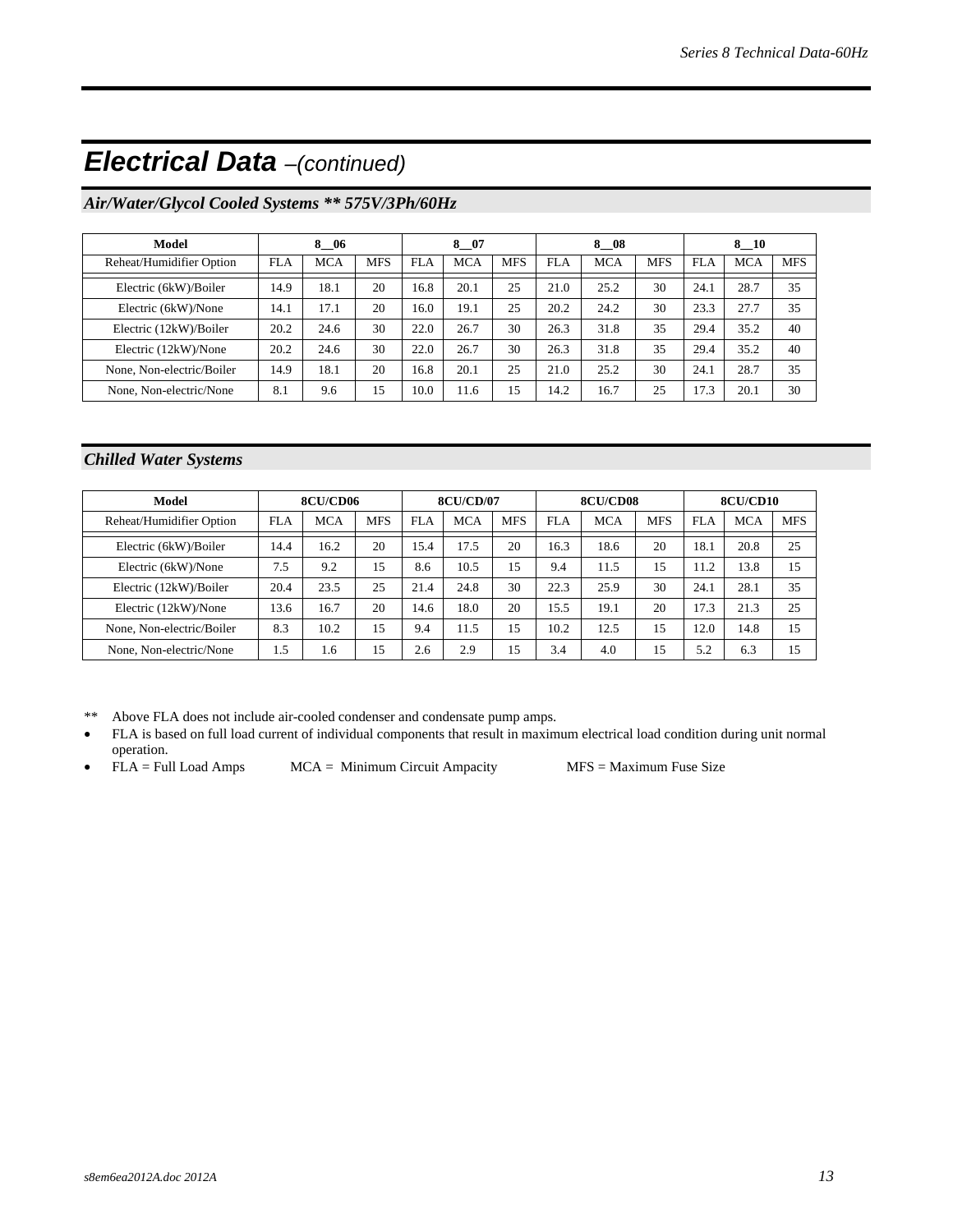#### *1. General*

1.1 The intelligent precision air-conditioning system shall be a **ClimateWorx Series 8** model  $\qquad \qquad$ .

1.2 The unit shall be designed specifically for telecommunication, computer and critical equipment room environmental control with automatic monitoring and control of cooling, heating, humidifying, dehumidifying and air filtration functions.

1.3 The unit shall be self-contained, factory assembled and tested, arranged for (downflow) / (upflow) air delivery.

1.4 The system shall have a total cooling capacity of \_\_\_\_\_ kW(Btu/h) and a sensible cooling capacity of \_\_\_\_\_ kW(Btu/h) rated at an entering air temperature of  $C^{\circ}$  ( $C^{\circ}$ F) dry bulb and  $C^{\circ}$ relative humidity.

1.5 The system shall be designed to operate on a \_\_\_\_\_ V \_\_\_\_\_ ph \_\_\_\_\_ Hz electricity supply.

#### *2. Mechanical Parts 2.1 Housing*

2.1.1 The housing of the unit shall be constructed based on a frame and panel principle with removable panels for maximum service access.

2.1.2 The housing shall be a modular design, which allows multiple units to be installed side by side.

2.1.3 All components shall be accessible through the front panels. **(Standard Units ONLY).**

2.1.4 All panels shall be formed and welded from 18 gauge steel and insulated with 25mm (1") thick,  $24$ kg/m $3$  (1.5 lb/ft $3$ ) density fiber-glass insulation.

2.1.5 Service panels shall be hinged and locked with ¼-turn captive fasteners to facilitate quick and easy access.

2.1.6 The entire unit shall be finished with epoxy powder paint to ensure proper surface adhesion. The panel colour shall be ClimateWorx standard offwhite.

#### *2.2 Blower and Motor*

2.2.1 The unit shall have a double inlet, double width, forward curve, centrifugal type blower operating at a speed below 950 rpm to deliver  $m^3/h$  (cfm) of air at 75 Pa (0.3" w.g.) external static pressure.

2.2.2 The blower shall be statically and dynamically balanced.

2.2.3 All parts of the fan shall be painted, galvanized or corrosion treated.

2.2.4 The fan bearings shall have a minimum life span of 100,000 hours.

2.2.5 The fan shall be belt driven by dual drive belts that are sized for minimum 200% of the motor horsepower.

2.2.6 The speed of the fan shall be adjustable by means of a variable pitch motor pulley.

2.2.7 The fan motor shall be totally enclosed fan cooled type having class F insulation, IP55 standard.

#### *2.3 Filter*

2.3.1 The filter chamber shall be an integral part of the system, located at the entrance of return air path and should be serviceable from the top of the unit for downflow configuration and from the front for upflow configuration.

2.3.2 The filters shall be standard capacity, 100mm (4") deep, pleated type having 25-30% efficiency, >95% arrestance to ASHRAE 52.1 **(MERV 8)**.

2.3.3 The filters shall be listed by Underwriters' Laboratories as class 2.

2.3.4 The filter chamber shall have the provision to house 152mm (6") high efficiency filters.

#### *2.4 Heater*

2.4.1 Electric resistance heaters shall be provided to offset the sensible cooling effect brought about during dehumidification mode.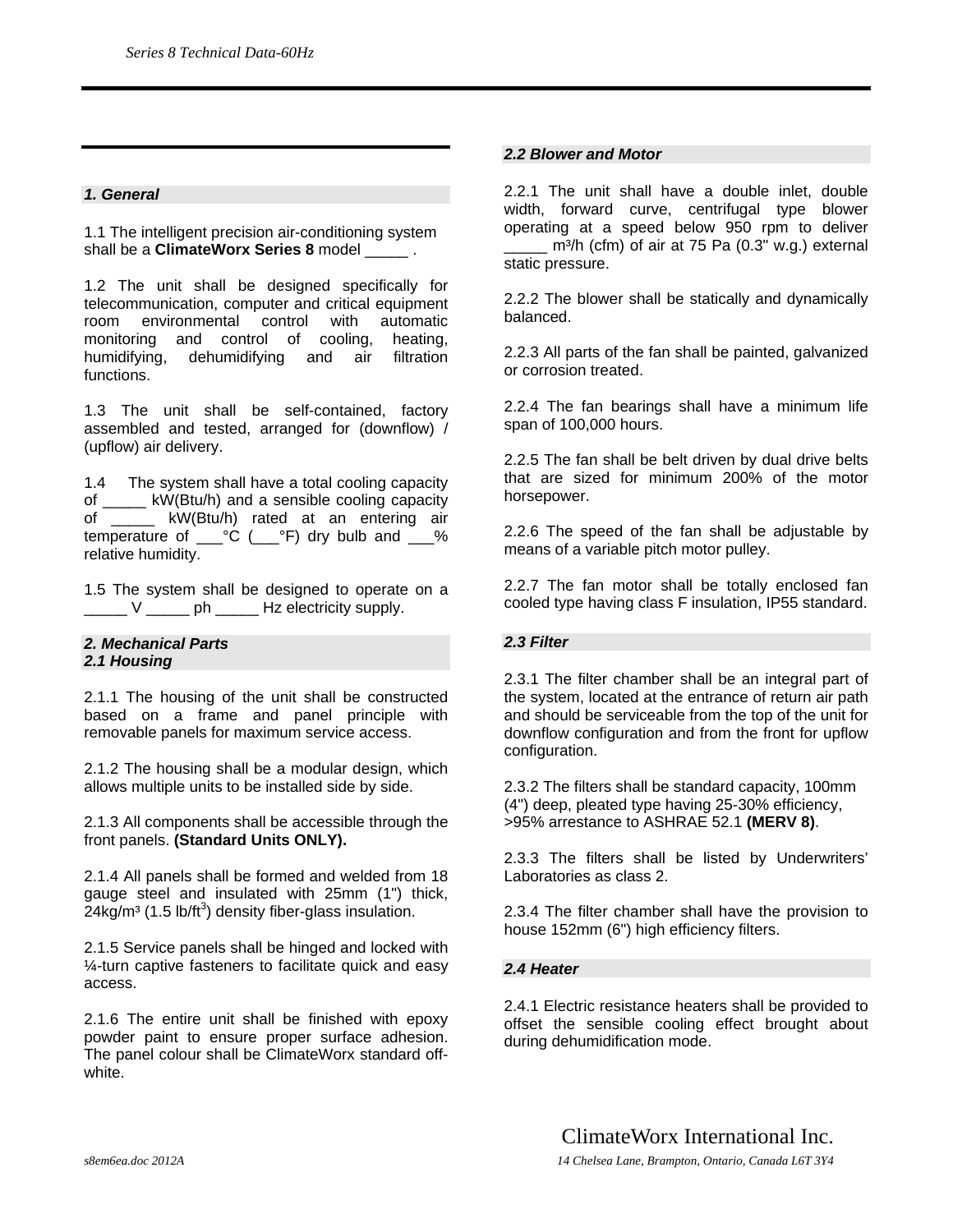2.4.2 The electric heaters shall be controlled via a Silicon Controlled Rectifier (SCR), with an extruded aluminum heat sink to prevent room temperature gradient from exceeding 1.5°C (2.7°F) in 10 minutes.

2.4.3 The heating element shall have a total heating capacity of \_\_\_\_\_ kW (Btu/h).

2.4.4 The heating element shall be of low density, tubular finned construction with a non-corrosive metal sheath.

2.4.5 The heating element shall be electrically and thermally protected.

#### *2.5 Humidifier*

2.5.1 The humidifier shall be a self-contained electrode boiler type complete with water level control and auto-drain functions.

2.5.2 The humidifier shall have a steam generation capacity of \_\_\_\_\_ kg/h (lbs/h).

2.5.3 The humidifier shall be designed to operate on ordinary tap water and shall be equipped with automatic water supply and flushing system to reduce mineral precipitation.

2.5.4 The humidifier shall have an Auto-Adaptive control system to optimize water conductivity, control automatic drain/flush cycles, minimize energy waste and maximize cylinder life.

### *3. Refrigeration Parts- DX Systems 3.1 Refrigeration System*

3.1.1 The refrigeration circuit shall be available for operation on non-ozone depleting R407C refrigerant.

3.1.2 The refrigeration circuit shall have the following components:

- **Thermal expansion valve with external equalizer**
- **Refrigerant distributor**
- **Liquid line solenoid valve**
- **Liquid line sight glass**
- **Access valve**
- **Liquid line filter-drier**
- **Liquid line shut-off valve**
- **Low pressure cut-out switch**  • **High pressure cut-out switch**

3.1.3 The refrigeration circuit shall be pre-piped and leak tested ready for field connection.

3.1.4 All refrigerant piping shall be of type L copper pipe.

3.1.5 All units shall be factory run tested using refrigerant to verify operation prior to shipping.

#### *3.2 Compressor*

3.2.1 The compressor shall be of the scroll type. Compressor casing shall have no gaskets or seals to eliminate the possibility of refrigerant or oil leakage into the facilities.

3.2.2 The compressor shall be equipped with the following items:

- **Suction rotolock valve**
- **Discharge rotolock valve**
- **Gauge ports**
- **Internal thermal overload**
- **Vibration isolators**

3.2.3 Compressor positive start feature shall be provided to avoid compressor short cycling and low pressure lockout during winter start-up.

#### *3.3 Direct Expansion Evaporator Coil*

3.3.1 The coil shall be of 3/8" OD copper tubes expanded into aluminium fins.

3.3.2 The coil shall have a face area  $\frac{1}{2}$  m<sup>2</sup> (ft<sup>2</sup>) and \_\_\_\_\_ rows deep in the direction of the airflow and have a maximum face velocity of \_\_\_\_\_ m/s (fpm).

3.3.3 A stainless steel corrosion free condensate drain pan shall be provided under the coil.

#### *3.4 Air-Cooled Condenser (Air-Cooled System only)*

3.4.1 The air-cooled condenser shall be low-profile and the cabinet will be constructed of heavy gauge galvanized steel.

3.4.2 The condenser shall be factory matched for  $\frac{1}{\sqrt{C}}$  °C (°F) ambient.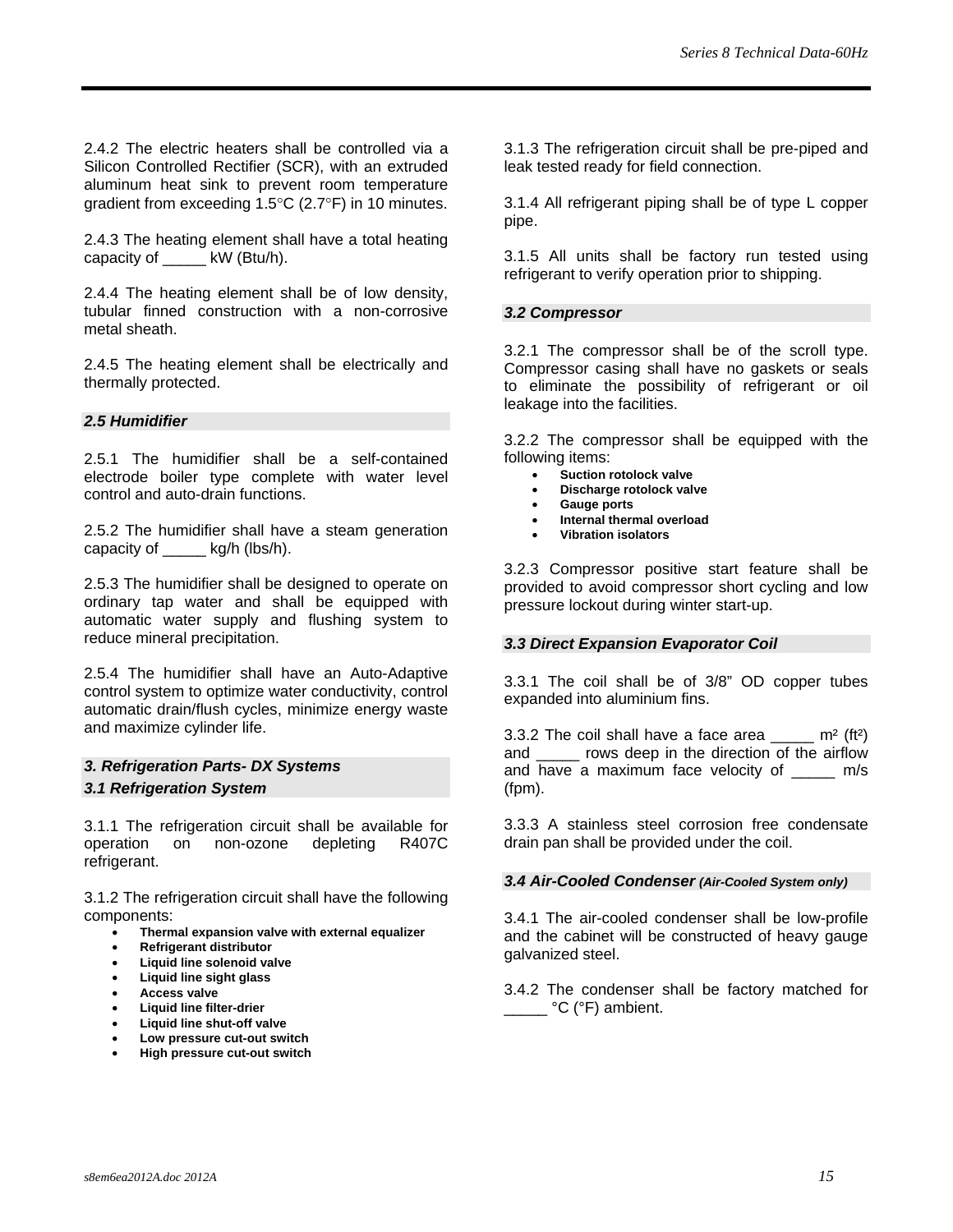3.4.3 The condenser shall be constructed of aluminum fins and copper tubes staggered in direction of airflow and arranged for vertical / horizontal air discharge.

3.4.4 The winter control system for the air cooled condenser shall be variable speed control / refrigerant head pressure control.

3.4.5 The winter control system shall utilize **ORI and ORD head pressure control (HPC) valves** to flood the condenser. This system shall include a receiver which is factory piped, heat traced, insulated and adequately sized to hold the charge of the condenser and the indoor unit.

3.4.6 The air cooled condenser shall be suitable for  $\frac{1}{2}$  V \_\_\_\_\_\_ ph \_\_\_\_\_\_ Hz power supply.

#### *3.5 Water-Cooled Condenser (Water/Glycol-Cooled system)*

3.5.1 The water/glycol-cooled condensers shall be unit mounted and piped.

3.5.2 Each condenser shall be completed with the following items:

- **Two-way pressure actuated water regulating valve. (Three-way optional)**
- **Receiver**

3.5.3 The unit shall require \_\_\_\_\_ l/s (US gpm) of 29.4°C (85°F) condensing water and have a maximum pressure drop of \_\_\_\_\_ kPa (psi).

*3.6 Glycol Cooler (Glycol-Cooled System only)* 

3.6.1 The glycol cooler shall be low-profile, constructed of heavy gauge galvanized steel.

3.6.2 The glycol cooler shall be factory matched for **C** (°F) ambient.

3.6.3 The cooler shall be constructed of copper tubes expanded into aluminum fins and pressure tested to 425 psi.

3.6.4 The fan motor shall be drip-proof with permanently lubricated ball bearings and inherent overload protection.

3.6.5 The cooler shall be suitable for V \_\_\_\_\_ ph \_\_\_\_\_\_ Hz power supply.

### *4. Mechanical Parts - (Chilled-water system)*

### *4.1 Chilled-water valve*

4.1.1 The chilled-water valve shall be a two-way modulating valve with pressure rating of kPa (psi) (Three way valve Optional).

4.1.2 The valve actuator shall be of an electric type with a totally enclosed dust and water proof enclosure.

4.1.3 The valve actuator shall have a manual operation facility and position indicator.

### *4.2 Cooling Coil*

4.2.1 The coil shall be of 3/8" OD copper tubes expanded into aluminum fins.

4.2.2 The coil shall have a face area of  $\mu$  m<sup>2</sup> (ft<sup>2</sup>) and rows deep in the direction of the airflow and have a maximum face velocity of m/s (fpm).

4.2.3 A stainless steel corrosion free condensate drain pan shall be provided under the coil.

4.2.4 The coil shall require \_\_\_\_\_ l/s (US gpm) of 7.2°C (45°F) chilled-water and the pressure drop across the coil shall not exceed \_\_\_\_\_ kPa (psi).

#### *4.3 Dual Cooling – Optional – Consult Factory*

4.3.1 Dual cooling unit shall consist of a chilledwater cooling coil as in 4.2.1 with the DX coil as in section 3.3.

4.3.2 Dual cooling shall automatically switch between the chilled water circuit and the DX circuit when commanded by remote chiller interlock.

4.3.3 Dual cooling units are available with any regular condenser option as detailed in section 3.4, 3.5 and 3.6.

5. Control System *5.1 System* 

5.1.1 The unit shall have a microprocessor based control system with automatic control and monitoring capability.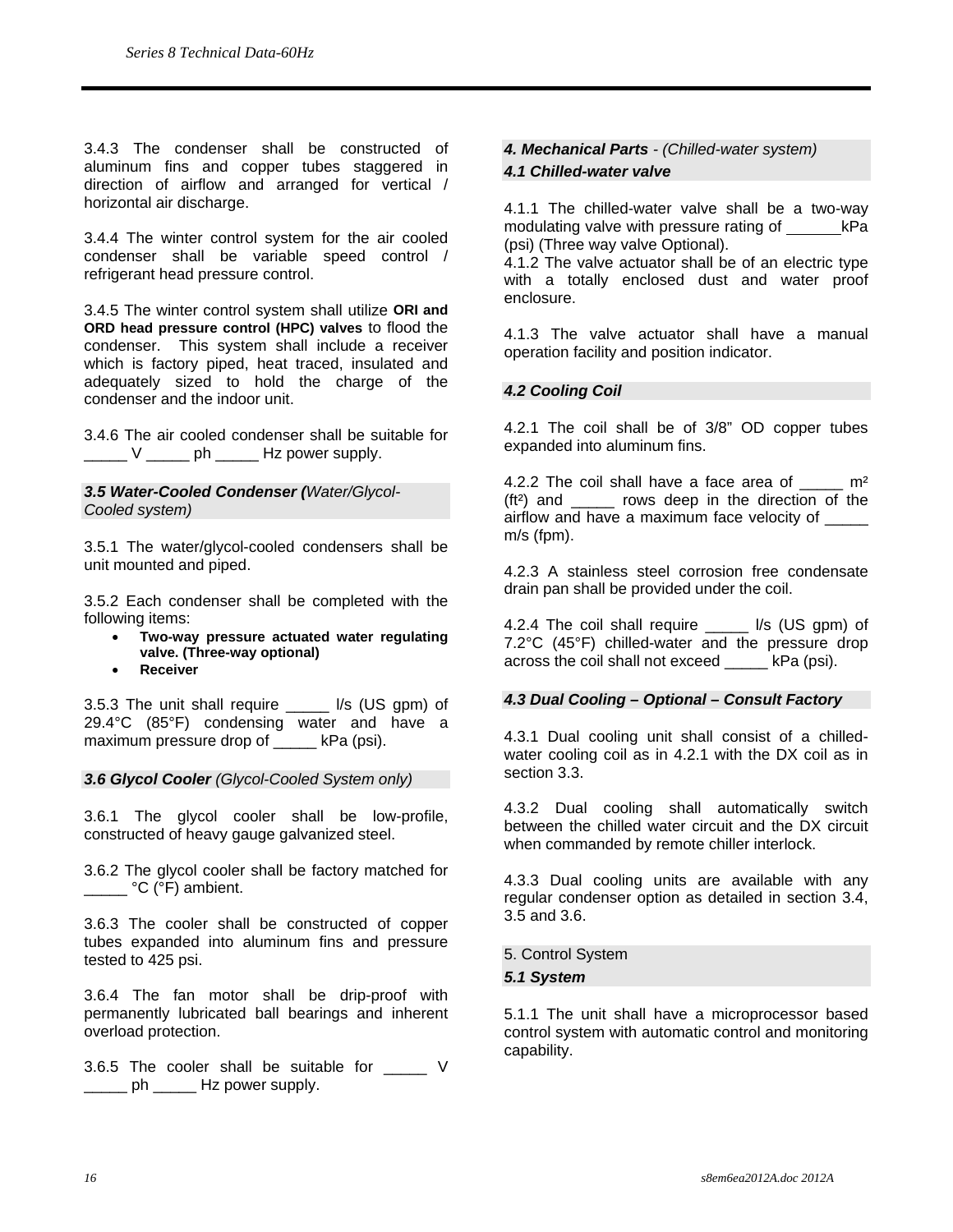5.1.2 The control system shall use Proportional + Integral + Derivative (PID) control algorithm to maintain the temperature and humidity to a close tolerance of  $\pm 0.5^{\circ}$ C (0.9°F) and 3%RH.

5.1.3 The control system shall have a fascia with 240x128 dot resolution touch screen graphical LCD display located on the front panel of the unit for the display and programming functions.

5.1.4 The control system shall display simultaneously the following information:

- **Room temperature in °C/°F**
- **Room humidity in %RH**
- **Unit no.**
- **On/Off mode indicator**
- **Operating status**
- **Active alarms**
- **Date & time**

5.1.5 System configuration and setting shall be stored in non-volatile memory and safeguarded in the event of power failure.

5.1.6 The system shall have at least three levels of programmable password access to prevent unauthorized changes of the system configuration and settings.

5.1.7 The control system shall have a built-in testing routine to simplify field testing and troubleshooting.

5.1.8 The system shall be capable of communicating with a Building Management System (BMS) via an RS485 serial link through a BMS Interface (Communications Bridge) for remote monitoring function.

5.1.9 The system shall have a manual disconnect switch of the locking type, which can be accessed outside of the unit while the door is closed. High voltage electrical components will not be accessible unless the switch is off.

#### *5.2 Control Features*

5.2.1 System set points and configuration shall be programmable only when access is gained by entering the correct password.

#### 5.2.2 The following programmable control parameters shall be provided for fine tuning the system to suit the site conditions and requirements:

- **Temperature set point**
- **Temperature high limit**
- **Temperature low limit**
- **Cooling proportional band**
- **Heating proportional band**  • **Temperature dead band**
- **Temperature integral action time**
- **Humidity setpoint**
- **Humidity high limit**
- **Humidity low limit**
- **Humidifying proportional band**
- **Dehumidifying proportional band**
- **Humidity dead band**
- **Humidity integral action time**

5.2.3 The control system shall have the following programmable On/Off control mode options :

- **"Local" mode allows unit on/off control via the "I/O" key on the display**
- **"Remote" mode allows unit on/off control via a switch input**
- **"Timer" mode allows 4 event/day weekly automatic on/off/relax control**

5.2.4 For energy saving and extended system life, a "Relax" feature shall be provided in the "Timer" On/Off mode to allow wider temperature and humidity tolerances when the room is not operational.

5.2.5 A "Standby unit enable" input shall be provided to force the unit to start irrespective of the current On/Off status and On/Off mode setting.

5.2.6 The system shall have programmable, manual, or automatic restart option. A programmable startup delay shall be provided for the automatic restart option that allows multiple units to restart progressively when power resumes after a power failure.

5.2.7 The accumulated runtime of the following components shall be logged for energy analysis and planned maintenance:

- **Fan**
- **Compressor**
- **Heaters**
- **Humidifier**

5.2.8 Components shall be scheduled to activate sequentially to minimize inrush current.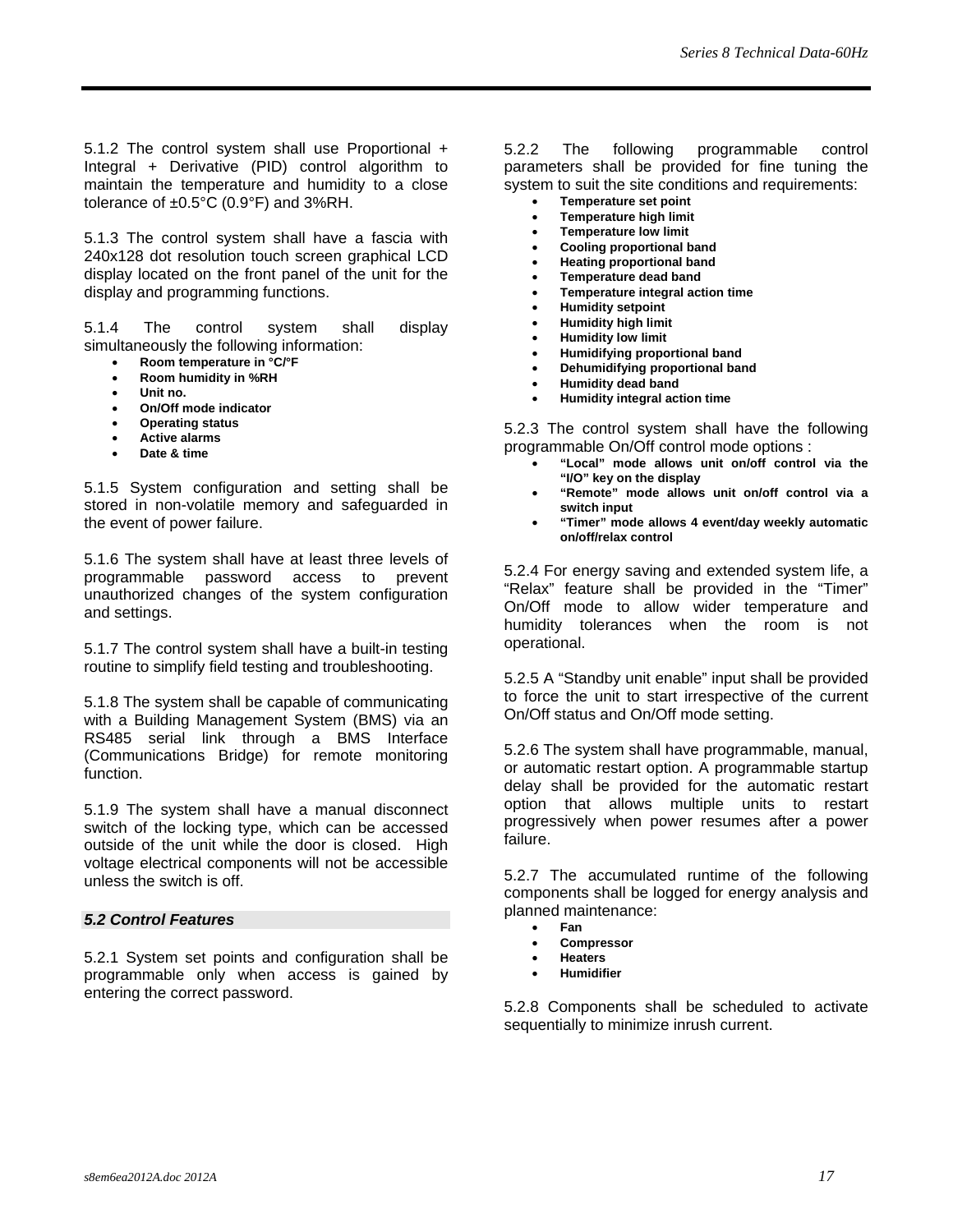5.2.9 The system shall have a temperature and humidity graph which shows the main temperature and humidity variation in the latest 24 hours. The data for the graph shall be logged in 15 minutes interval.

#### *5.3 Alarms*

5.3.1 The control system shall have the following standard alarms:

- **High/Low temperature, 1 and 2**
- **High/Low humidity, 1 and 2**
- **High/Low voltage**
- **Filter dirty**
- **Fan overload**
- **Low airflow**
- **Compressor high pressure**
- **Compressor low pressure**
- **Heater overheat**
- **Boiler dirty**
- **Fire**
- **Flood**

5.3.2 All alarms shall have programmable reporting / response options which include:

- **Polling enable / disable**
- **Unit shutdown**
- **Activate standby unit**
- **Activate common alarm output**
- **Log alarm event**
- **4 warning sound selection**

5.3.3 Alarm messages, when programmed, shall comprise text description and occurrence time. Messages shall be ranked in the sequence of occurrence for fault analysis.

5.3.4 When a programmed alarm condition exists, the audible alarm shall sound and the common alarm output shall close until acknowledged. Active alarm record shall remain until the alarm condition is cleared.

5.3.5 A historical event log, which maintains the latest 50 system events, shall be provided. The text description and occurrence time of the following events shall be logged:

- **Power failure**
- **Power restore**
- **Unit start**
- **Unit stop**
- **Alarm raised**
- **Alarm acknowledged**
- **Alarm cleared**

#### *5.4 Co-Work, Multiple unit configurations*

5.4.1 The units shall have **built-in** master and slave inter-networking capability, **Co-Work**, which allows a combination of a maximum of 8 master or slave units to form a local area network without the need for external hardware.

5.4.2 To achieve the tightest control tolerance and minimize component on/off, the units shall have a built in control step expansion algorithm which uses a multi-step control scheme to coordinate the on/off of cooling, heating, humidifying and dehumidifying steps in multiple units.

5.4.3 The units shall have a sequential load activation control algorithm to minimize the inrush current when components among multiple units are activated at the same time.

5.4.4 The control of a slave unit shall not be limited to any particular master units. Any master unit can control any slave units. In case of a master unit failure or scheduled service, the remaining master units in the same network shall automatically take over the control.

5.4.5 The units shall have a duty sharing control algorithm that helps maintain the required number of duty units, balancing runtime by automatically coordinating units on/off and providing time based auto-changeover.

5.4.6 The units shall have a data synchronization feature. Operation data such as setpoints, time schedule, and alarm status shall be automatically synchronized among all the units under the same local area network.

5.4.7 To avoid hunting among multiple units, the units shall have a control value averaging algorithm that allows units to exchange sensor readings and control the room based on the common desired average values. Units shall be capable of displaying the network average temperature and humidity or individual unit temperature and humidity.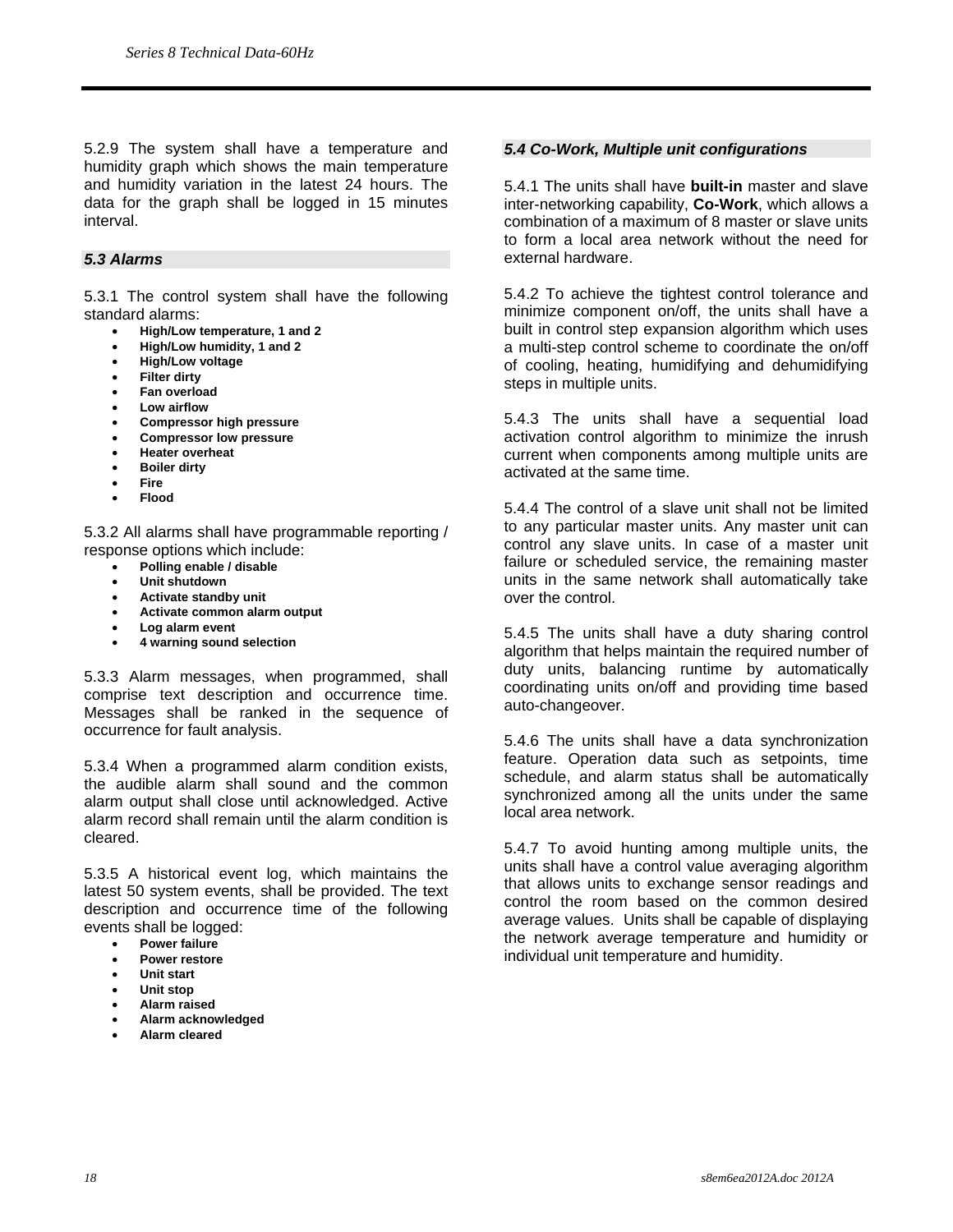#### *6.0 Optional Accessories 6.1 Capacity Control*

6.1.1 Capacity control shall consist of pressure regulated hot gas by pass valve. The valve shall be factory set to bypass below 58 psig suction pressure. A solenoid activated shut off valve shall be used for positive shut off.

6.1.2 Each compressor shall have hot gas by pass to preserve the lead/lag functionality.

#### *6.2 Reheat Options*

#### 6.2.1 Hot Gas Reheat

6.2.1.1 The unit shall have hot gas reheat activated by a three way refrigerant reclaim valve. This option shall provide reheat during dehumidification mode to offset the cooling effect.

6.2.1.2 Each compressor shall have hot gas reheat to allow maximum energy savings and preserve lead/lag functionality.

#### 6.2.2 Hot Water/Steam Reheat

Hot water/ steam coil provides reheat during dehumidification mode or heating in heating mode. Unit is complete with two way modulating valve.

#### *6.3 Liquid Detection*

6.3.1 Liquid detection shall consist of a single point liquid sensor. Sensor wires directly into the microprocessor and includes 10 feet of wire for field placement.

6.3.2 Liquid detection shall consist of liquid cable sensor. Cable wires directly into the microprocessor and includes 10 feet of wire to extend to the bottom of the unit and 15 feet of sensing cable shall be supplied with the unit for field placement.

#### *6.4 Floor Stand*

6.4.1 Floor stand shall be a welded steel frame with corrosion resistant finish from 8 to 24 inches ( in 2 inch increments) in height. The stands shall have adjustable legs for leveling with  $\pm$  1.5 inch of adjustment. Turning vanes are available for down discharge units. (**Minimum height for a floor stand c/w Turning Vane is 12 inches)** For floor stands greater than 24 inches please consult factory.

#### *6.5 Discharge Plenum*

6.5.1 Factory plenum matches unit and allows upflow units to supply air directly to space. Plenum has front double deflection grilles and is internally insulated.

#### *6.6 Remote Supervisory Panel*

6.6.1 ClimateWorx M52 remote monitoring and supervisory panel allows monitoring and control of up to **7 master units and 1 slave unit**. Panel is connected by way of communication cable.

#### *6.7 Firestat*

6.7.1 Factory mounted and wired firestat will shut the unit down in the event of high heat detection.

#### *6.8 Smoke Detector*

6.8.1 Smoke detector is factory mounted and wired to shut unit down in the event of the presence of smoke.

#### *6.9 Condensate Pump*

6.9.1 Condensate pump shall remove condensate from evaporator and humidifier when a drain is not available nearby. Pump is shipped loose for field installation. Pump shall be capable of 180 GPH at 24 ft. of head.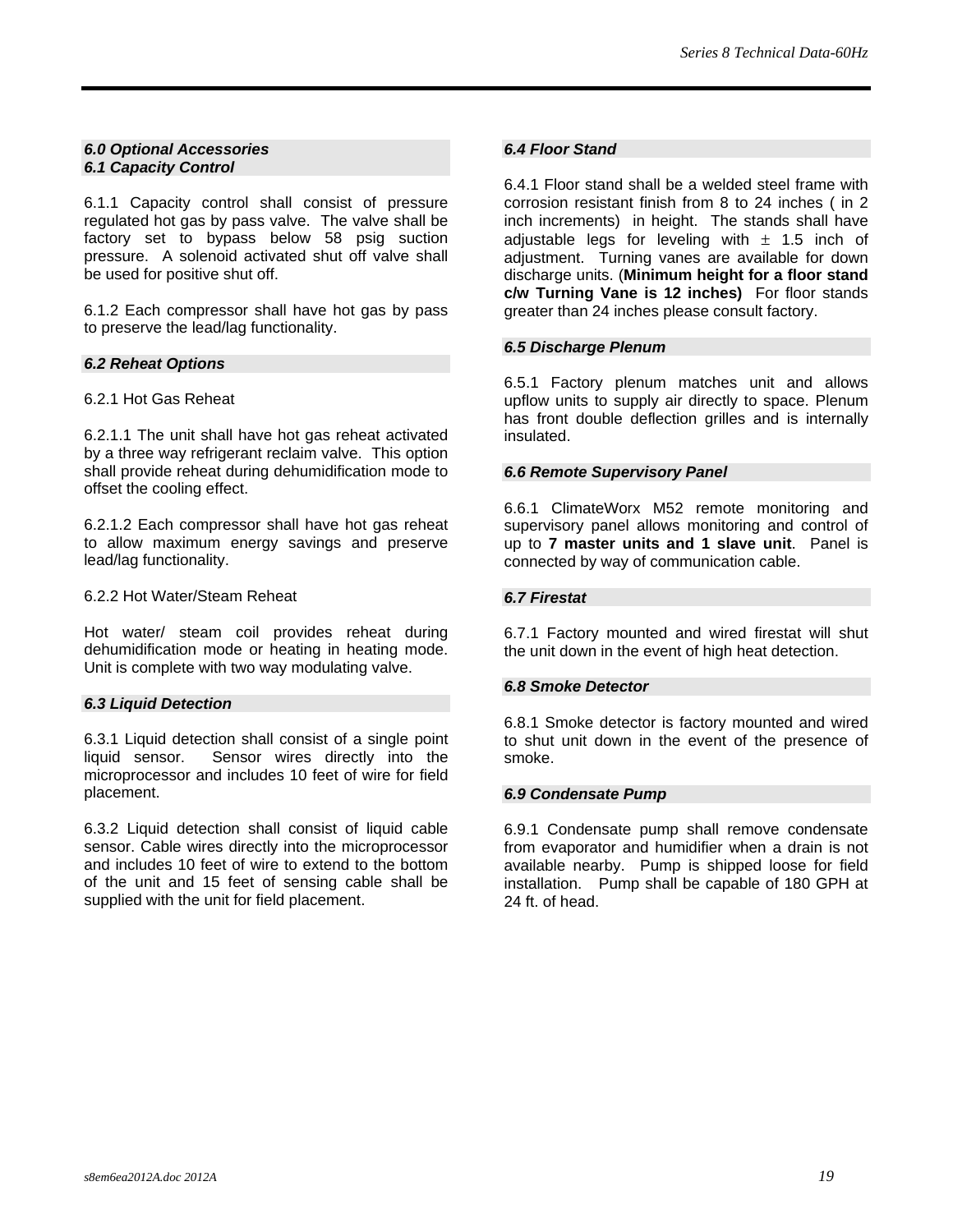## *Appendix A: Dimensional Drawings*

| <b>Drawing Title</b>                                      | Drawing No. | Page No. |
|-----------------------------------------------------------|-------------|----------|
| SERIES 8 - Upflow System Dimensional Detail               | S8DD101     | 21       |
| SERIES 8 - Downflow System Dimensional Detail             | S8DD102     | 22       |
| SERIES 8 - Upflow Dimensional with Rear Return Connection | S8DD103     | 23       |
| SERIES 8 - Discharge Plenum Detail                        | S8DD200     | 24       |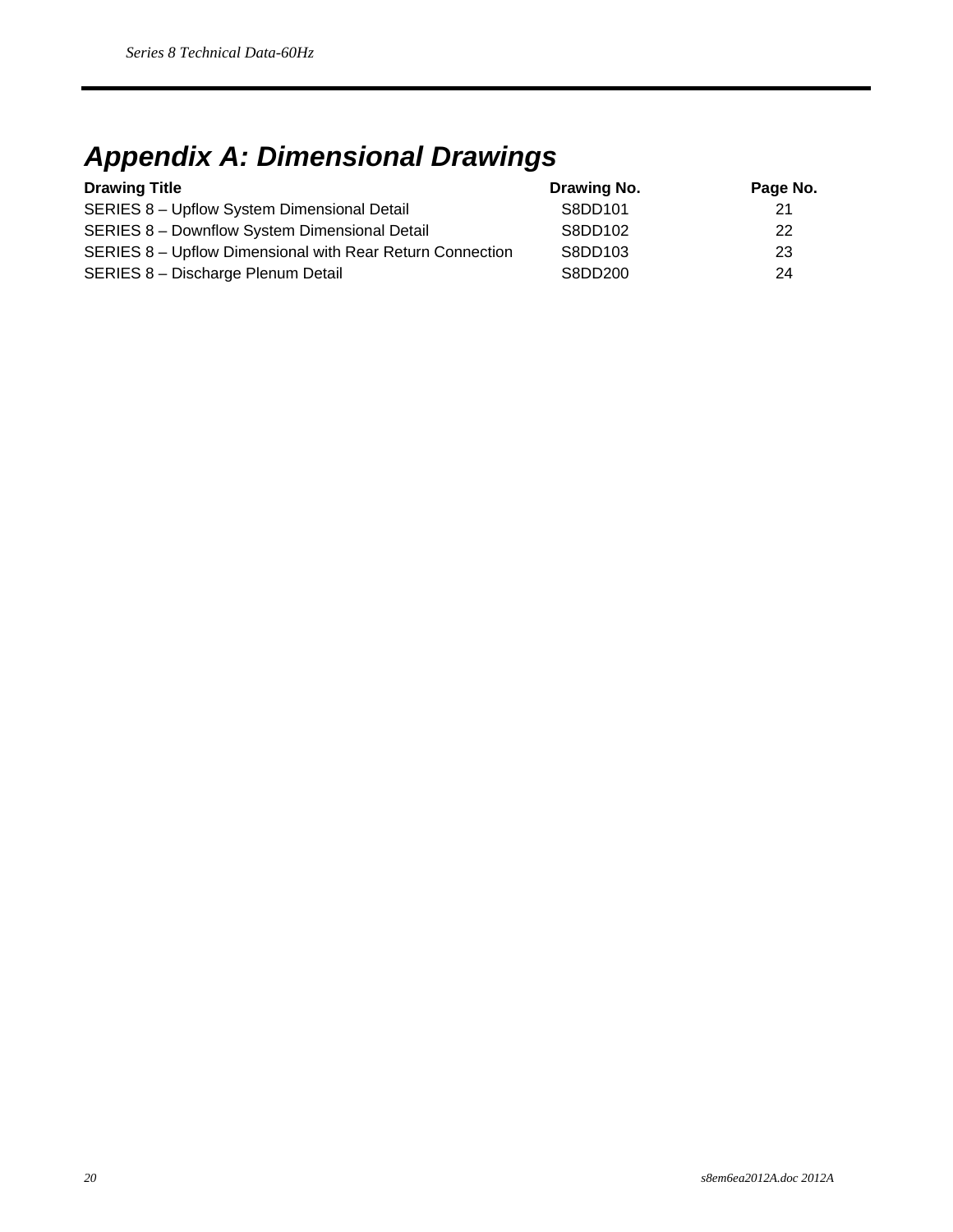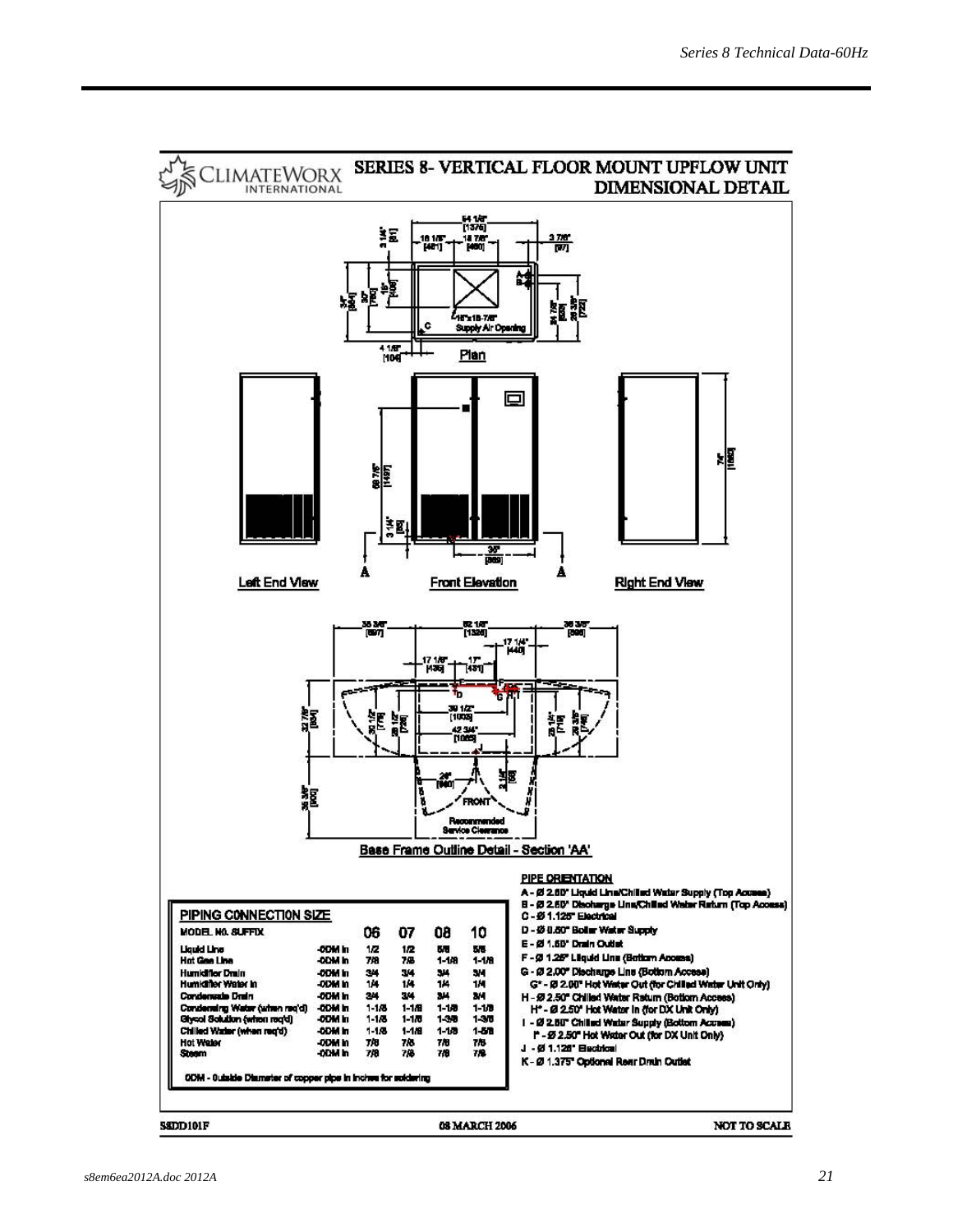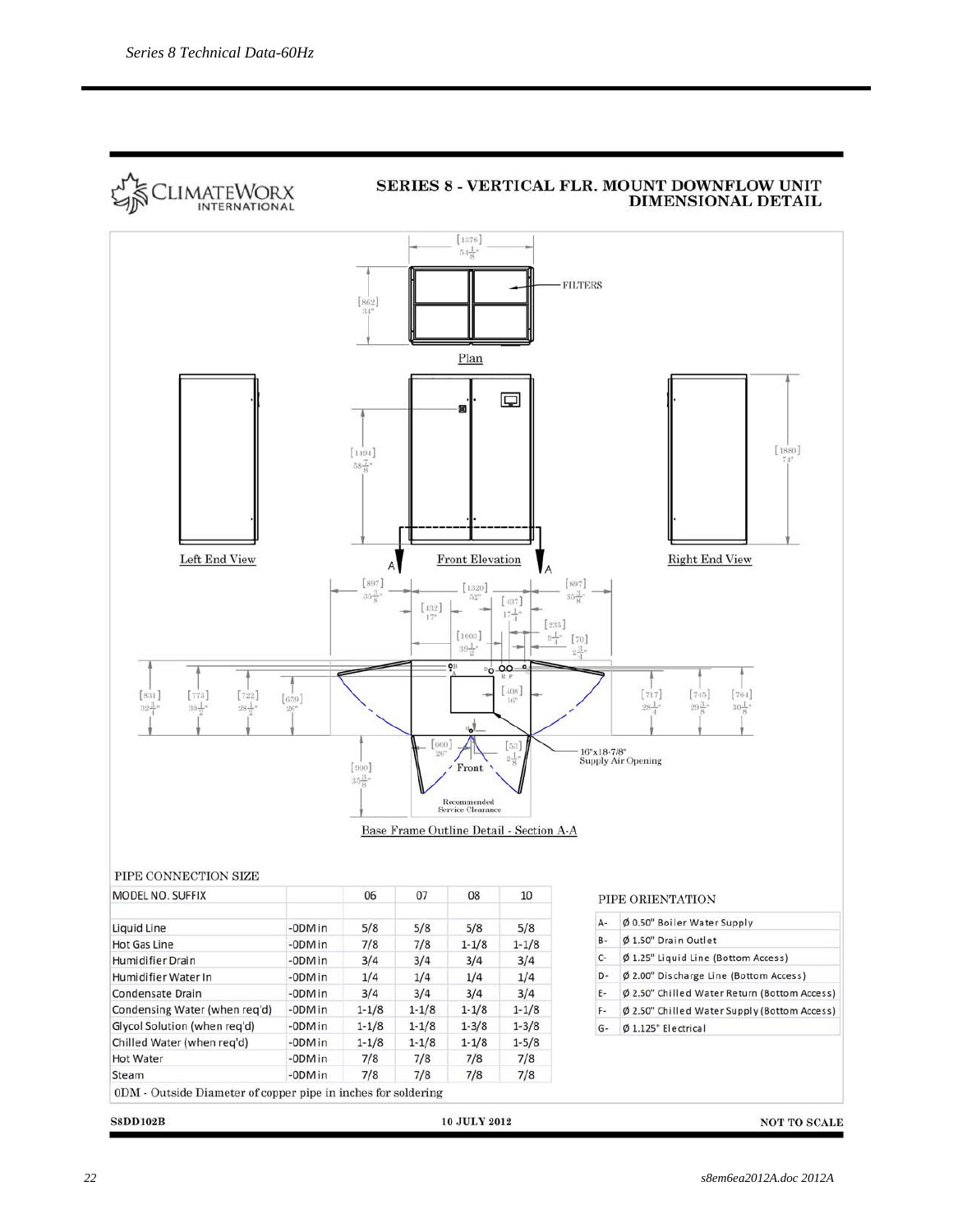